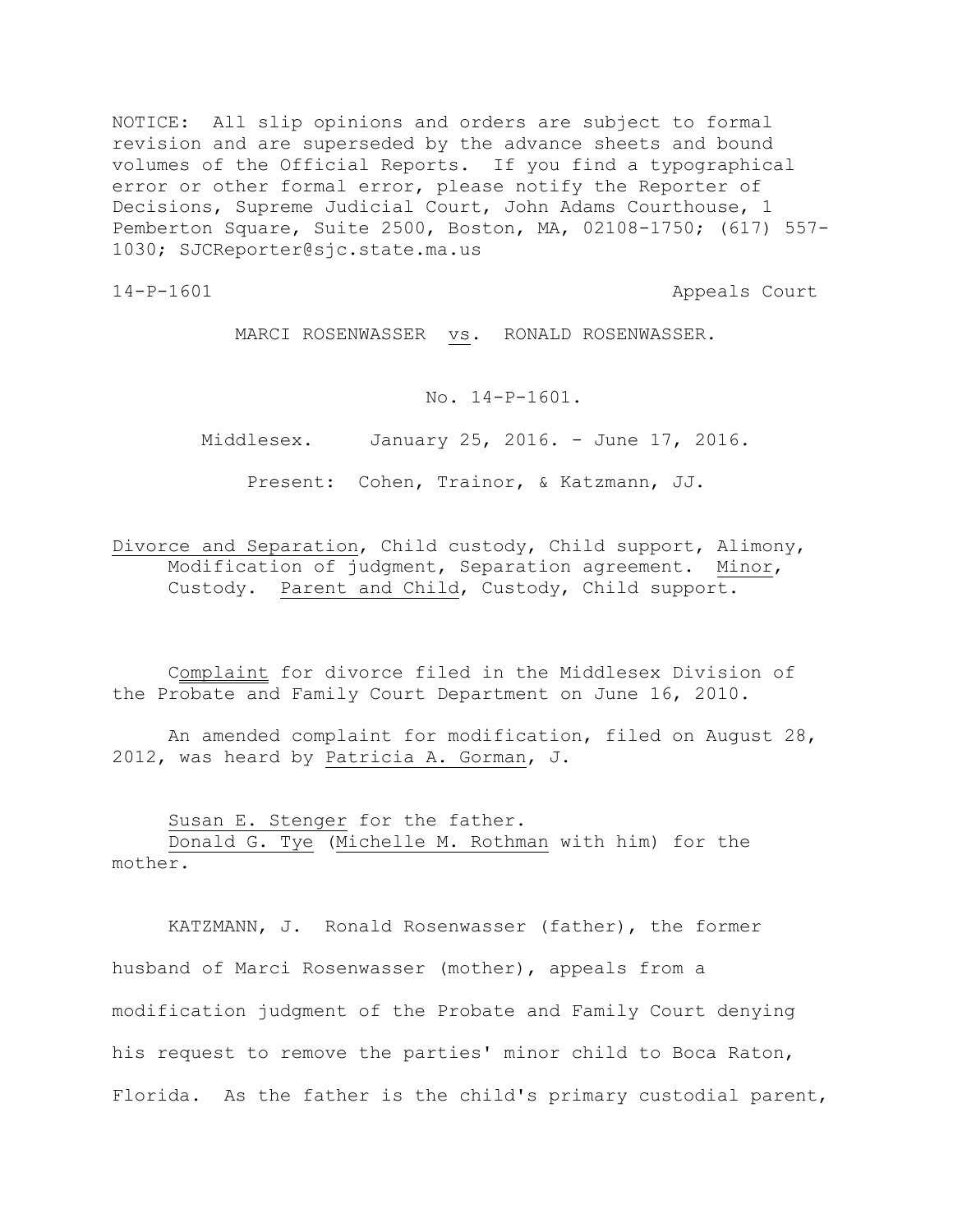his removal request is governed by the two-prong "real advantage" test set forth in Yannas v. Frondistou-Yannas, 395 Mass. 704 (1985) (Yannas). Though we credit the judge's efforts to deal with a complex situation involving two loving parents, we conclude that the judge erred in her application of the second prong of the Yannas test, by not adequately considering the best interests of the child and the interests of the father, while giving undue weight to the interests of the mother. We therefore vacate the portion of the modification judgment denying the father's removal request and remand the matter to the Probate and Family Court for further proceedings consistent with this opinion.

The mother also cross-appeals from the portion of the modification judgment reducing the father's support obligation. We vacate the portion of the modification judgment pertaining to support and remand the matter for additional findings consistent with this opinion.

Background. "We summarize the proceedings, setting forth relevant background facts as determined by the judge, supplemented by the record where necessary, and reserving other facts for our later discussion of the issues." Murray v. Super, 87 Mass. App. Ct. 146, 147 (2015) (Murray). The parties married in March, 1990, and lived together in Florida until 1997, when they relocated to Massachusetts. The father grew up in Florida,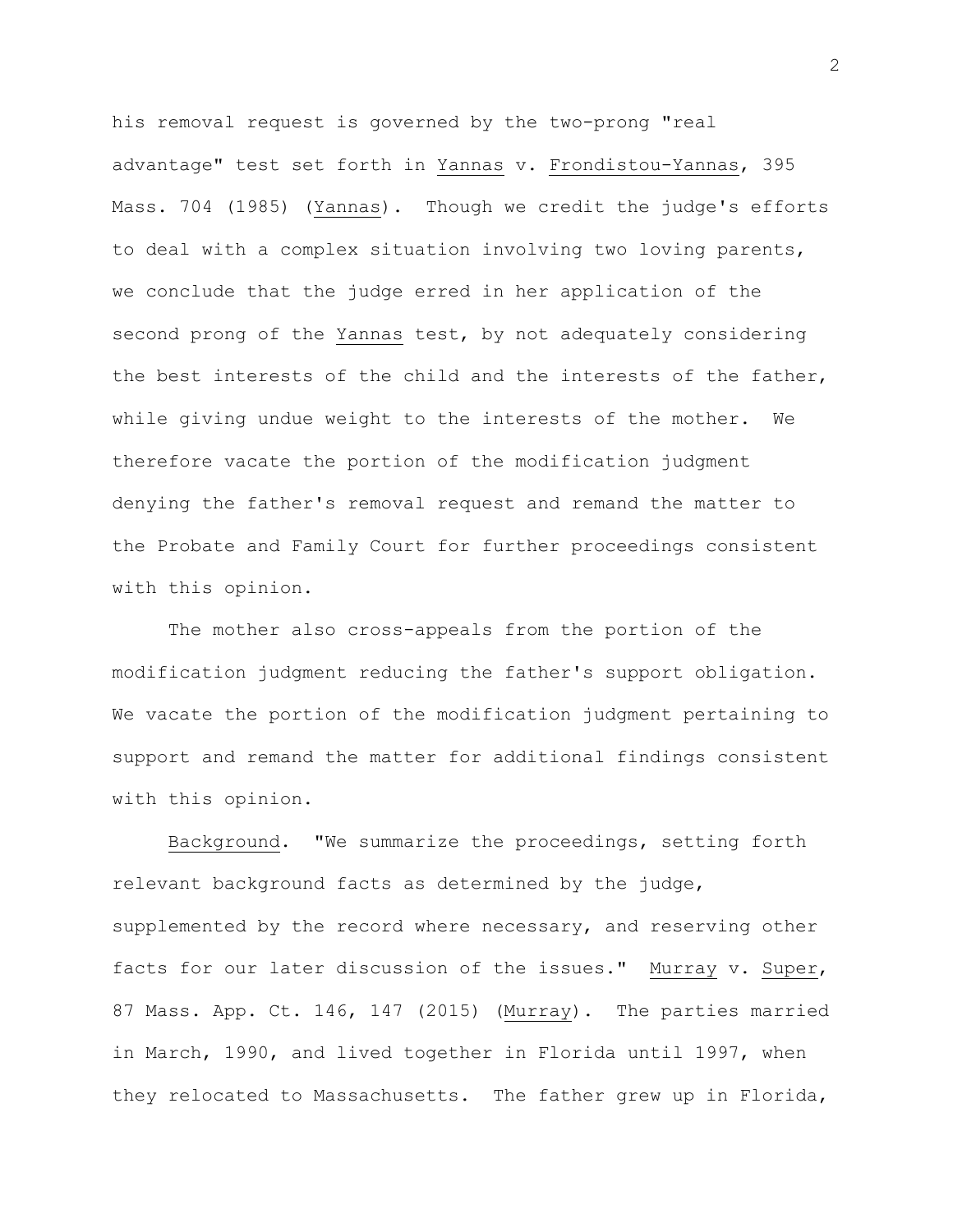and much of his extended family still lives there. The mother's parents, who are Canadian citizens, also live in Florida approximately five months out of the year. The father is one of three partners in a small law firm that has offices in Florida, Massachusetts, and Kentucky. Each partner operates primarily out of one office and is responsible for bringing in his own business and profits. The father works primarily out of the Newton, Massachusetts, office and also works out of the Boca Raton, Florida, office approximately one week per month. The father employs one associate in the Newton office, as well as two paralegals and a shared bookkeeper in the Boca Raton office.

After nearly twenty years of marriage, the parties separated in February, 2010. Shortly thereafter, in May, 2010, the mother gave birth to the parties' daughter (child). In October, 2011, the parties were divorced pursuant to a separation agreement that was incorporated and merged into a judgment of divorce.<sup>1</sup> The separation agreement provided the mother with primary physical custody of the child, and the father with "liberal parenting time". The separation agreement required the father, as the family's sole wage earner, to pay the mother "base unallocated family support" of \$42,000 per year

 $1$  The parties' separation agreement was merged with the judgment of divorce and therefore did "not survive the judgment as an independent contract." Huddleston v. Huddleston, 51 Mass. App. Ct. 563, 564 n.2 (2001).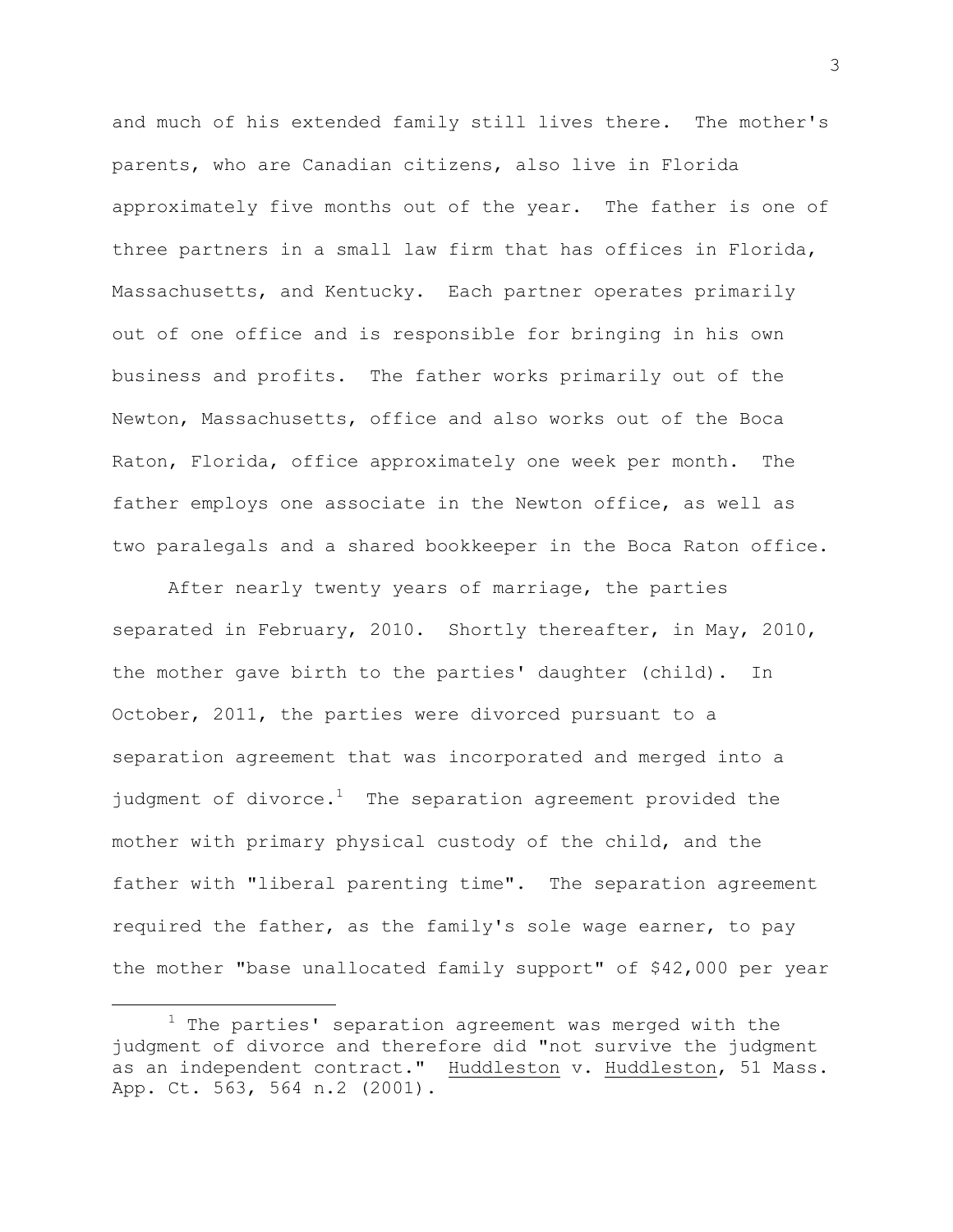and "additional support" equivalent to a percentage of his earned income between \$120,000 and \$350,000. He was not required to pay such "additional support" on income earned in excess of \$350,000.

It is undisputed that, almost immediately after the divorce, the mother became unable to care for the child due to her ongoing mental health issues, including depression and anxiety. The father quickly took over as the child's primary caretaker, while continuing to operate his law practice. The child was enrolled in full-time daycare, and the father also used paid babysitters to provide additional childcare coverage during non-daycare hours. Because the mother was unable to care for the child for extended periods of time, the father took the child with him on his monthly business trips to Florida.

In February, 2012, the father filed a modification complaint seeking primary physical custody and a reduction in his support payments to reflect "the reality" of the changed parenting arrangement. In August, 2012, the father was permitted to amend his complaint to include a request to remove the child to Florida, on the basis that he "has no support system in Massachusetts to assist him with the child[,]" his "family (including the child's grandparents) and friends live in Florida," his law firm's "main office, partners and staff" are in Florida, and he would "have more income available for the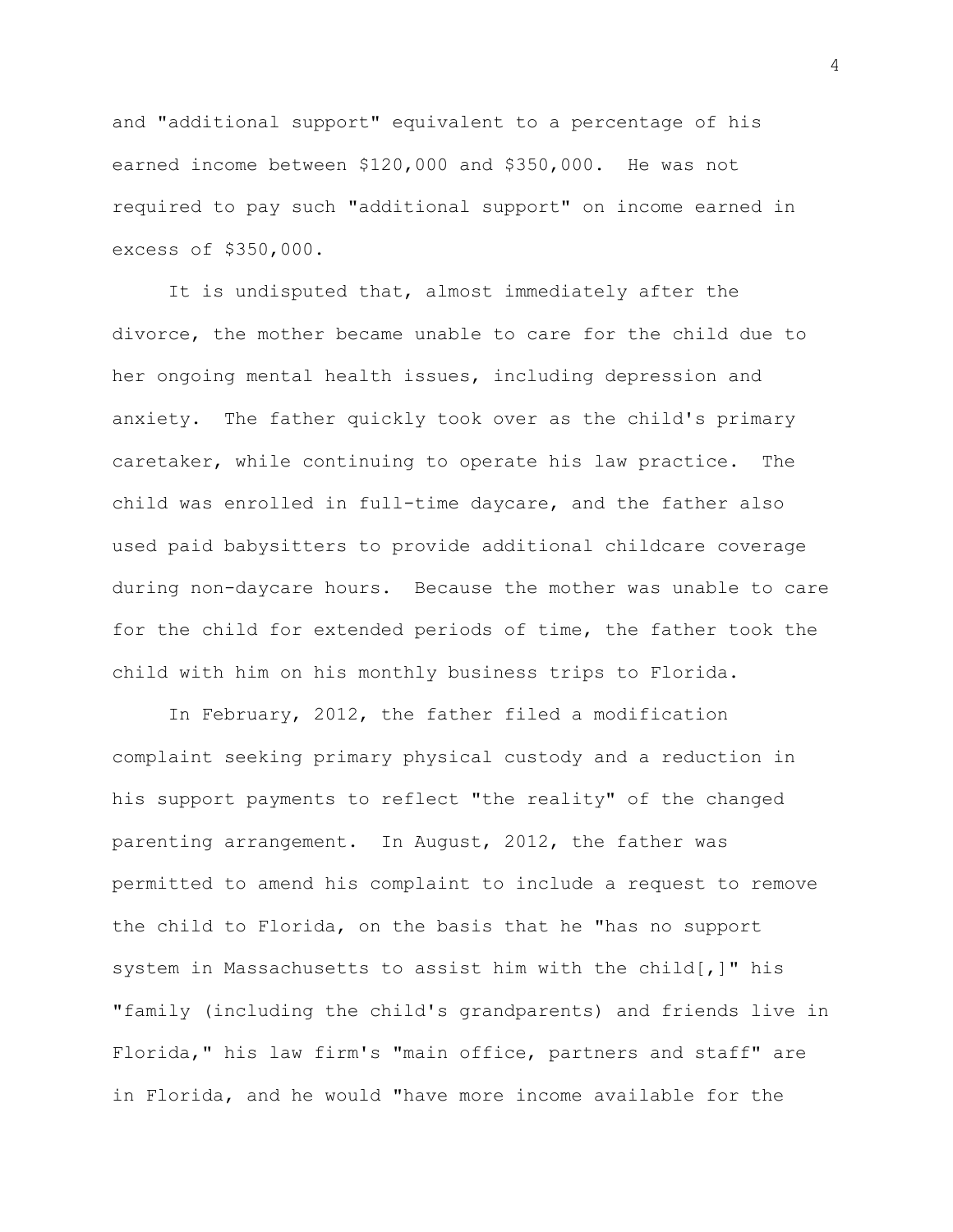child if he were to move to Florida" and operate solely out of the Boca Raton office, as there is a "considerable cost in maintaining offices in both states." In August, 2013, the parties entered into a partial modification agreement, which was incorporated into a judgment, transferring primary physical custody of the child to the father and providing the mother with parenting time on Thursday afternoons and overnight visits on alternating weekends. The remaining issues, including the father's requests for removal and reduced support payments, went to trial.

During the five-day trial, which began in August, 2013, and concluded in January, 2014, the judge heard testimony from the father, the mother's parents, and the mother's court-appointed guardian ad litem (GAL).<sup>2</sup> The mother did not testify. It is undisputed that, from the time of the divorce in October, 2011, until the start of the modification trial in August, 2013, the mother missed the majority of her parenting time. However, during the five-month period in which the trial was pending, the

 $2$  We note that the GAL in this case was a category D GAL or "next friend" appointed to represent the mother's interests. This is distinct from a GAL appointed to evaluate (category E) or investigate (category F) custody-related issues in a domestic relations case. See Annual Report of Fee-Generating Appointments Pursuant to Supreme Judicial Court Rule 1:07 for Fiscal Year 2016 at 25-27.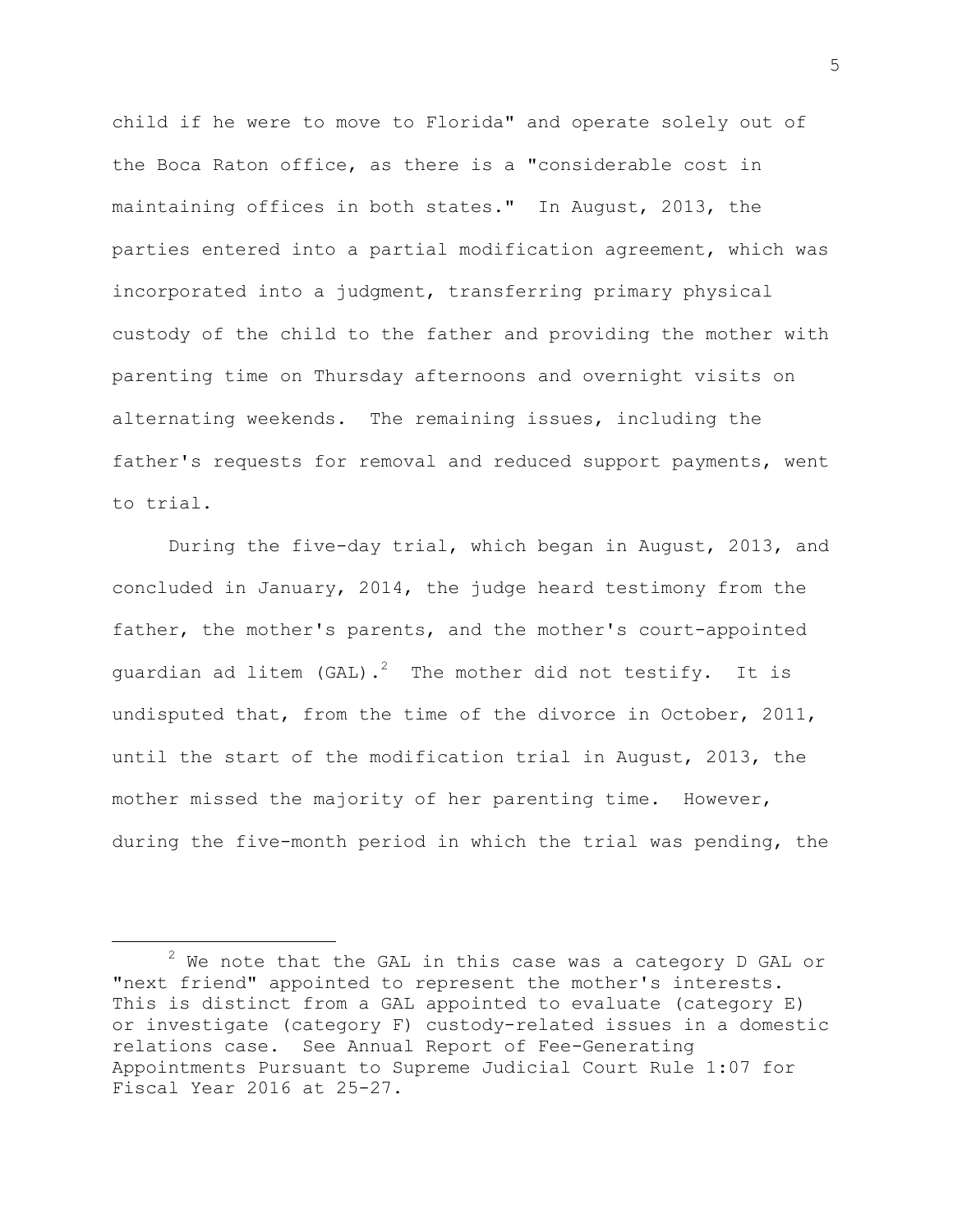mother "was able to exercise all of her scheduled parenting time."

On July 22, 2014, the Probate and Family Court entered a modification judgment which, among other things, denied the father's removal request and substantially reduced his support obligation to the mother. In denying the removal request, the judge concluded that while the move to Florida would provide the father with a "real advantage," it was not in the child's best interests. The instant appeal followed.

Discussion. "We review the judgment and the subsidiary findings of fact for abuse of discretion or other error of law." Murray, 87 Mass. App. Ct. at 148. "'[A] judge's discretionary decision constitutes an abuse of discretion where we conclude the judge made a clear error of judgment in weighing the factors relevant to the decision, such that the decision falls outside the range of reasonable alternatives.'" Hoegen v. Hoegen, 89 Mass. App. Ct. 6, 9 (2016), quoting from L.L. v. Commonwealth, 470 Mass. 169, 185 n.27 (2014). "Although we will not substitute our judgment for that of the probate judge, we will 'scrutinize without deference the propriety of the legal criteria employed by the trial judge and the manner in which those criteria were applied to the facts.'" Whelan v. Whelan, 74 Mass. App. Ct. 616, 620 (2009), quoting from Kelley v.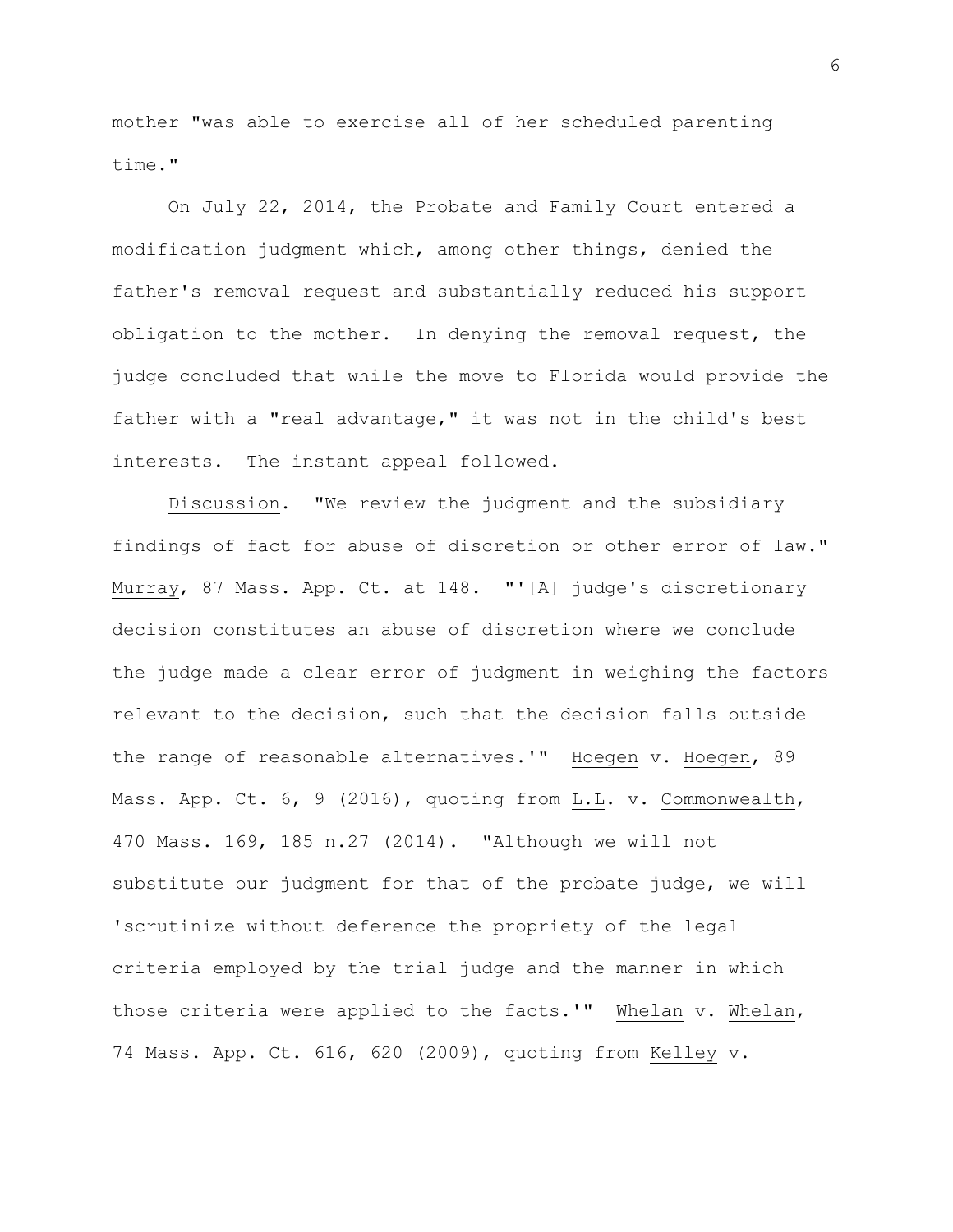Kelley, 64 Mass. App. Ct. 733, 739 (2005) (additional citation omitted).

1. Removal. A parent, against the objection of the other parent, may remove a minor child from the Commonwealth "upon cause shown." G. L. c. 208,  $\frac{1}{2}$  30.<sup>3</sup> "In determining whether cause for removal by the parent with primary physical custody has been shown under the statute, the judge must consider the custodial parent's request under the familiar two-prong 'real advantage' test" articulated in Yannas, 395 Mass. at 710-712. Murray, supra at 149. The judge must first consider whether the move provides a "real advantage" to the custodial parent. Yannas, supra at 711. If that threshold prong is met, the judge must then determine whether the move is in the child's best interests. Ibid. We address each of the Yannas prongs in turn.

A. Real advantage. "To satisfy the real advantage test, the custodial parent must demonstrate 'the soundness of the reason for moving, and the . . . absence of a motive to deprive the noncustodial parent of reasonable visitation.'" Murray, supra, quoting from Yannas, supra.

÷.

<sup>&</sup>lt;sup>3</sup> "A minor child of divorced parents who is a native of or has resided five years within this [C]ommonwealth and over whose custody and maintenance a [P]robate [C]ourt has jurisdiction shall not, if of suitable age to signify his consent, be removed out of this [C]ommonwealth without such consent, or, if under that age, without the consent of both parents, unless the court upon cause shown otherwise orders. . . . " G. L. c. 208, \$ 30, as amended through St. 1986, c. 462, § 9.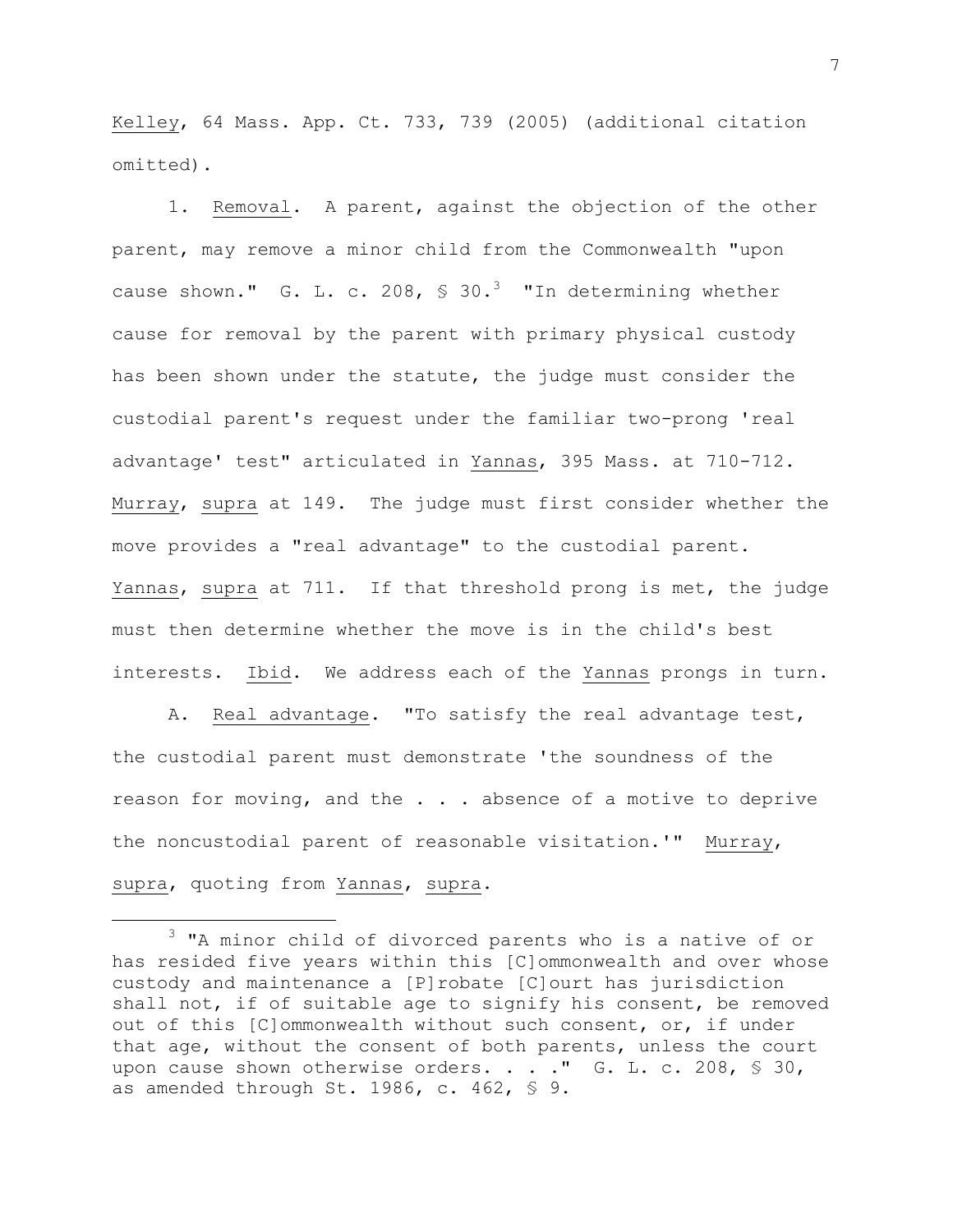Here, the judge concluded that the move to Florida would provide a real advantage to the father as his "income would improve or stay the same, his business overhead costs would diminish, and his emotional support system would be stronger." The judge specifically found that the father's family members living in Florida, including his "mother, brother, sister-inlaw, as well as many cousins and nieces and nephews, give him emotional and physical support in the care of [the child]" and assist him with "daily chores, such as shopping and cleaning, so that he may balance work and childcare." While not addressed in the judge's findings, it appears from the record that the father has only one relative, a cousin, living in Massachusetts. The judge also found that the father's income has "decreased each year since he gained sole physical custody" of the child,  $4$  thus

 $4$  The judge found that the father earned \$200,360 in 2011, \$147,000 in 2012, and \$70,000 from January to October, 2013. The mother contends that the judge mistakenly found a "pattern of decrease" in the father's income, as there was only a "small decrease" in his income from 2011 to 2012, and his 2013 income did not include his annual K-1 distribution typically received the following calendar year. We do not agree that the nearly twenty-seven percent decrease in the father's income from 2011 to 2012 is "small," nor do we find error in the judge's determination of the father's 2013 income. The judge apparently credited the father's testimony that he had earned a total of \$70,000 as of October, 2013. There is no indication that the mother sought supplemental evidence of the father's income earned after that date. The judge was therefore within her discretion to determine the father's income based on the available evidence and on her assessment of the father's credibility. See Johnston v. Johnston, 38 Mass. App. Ct. 531,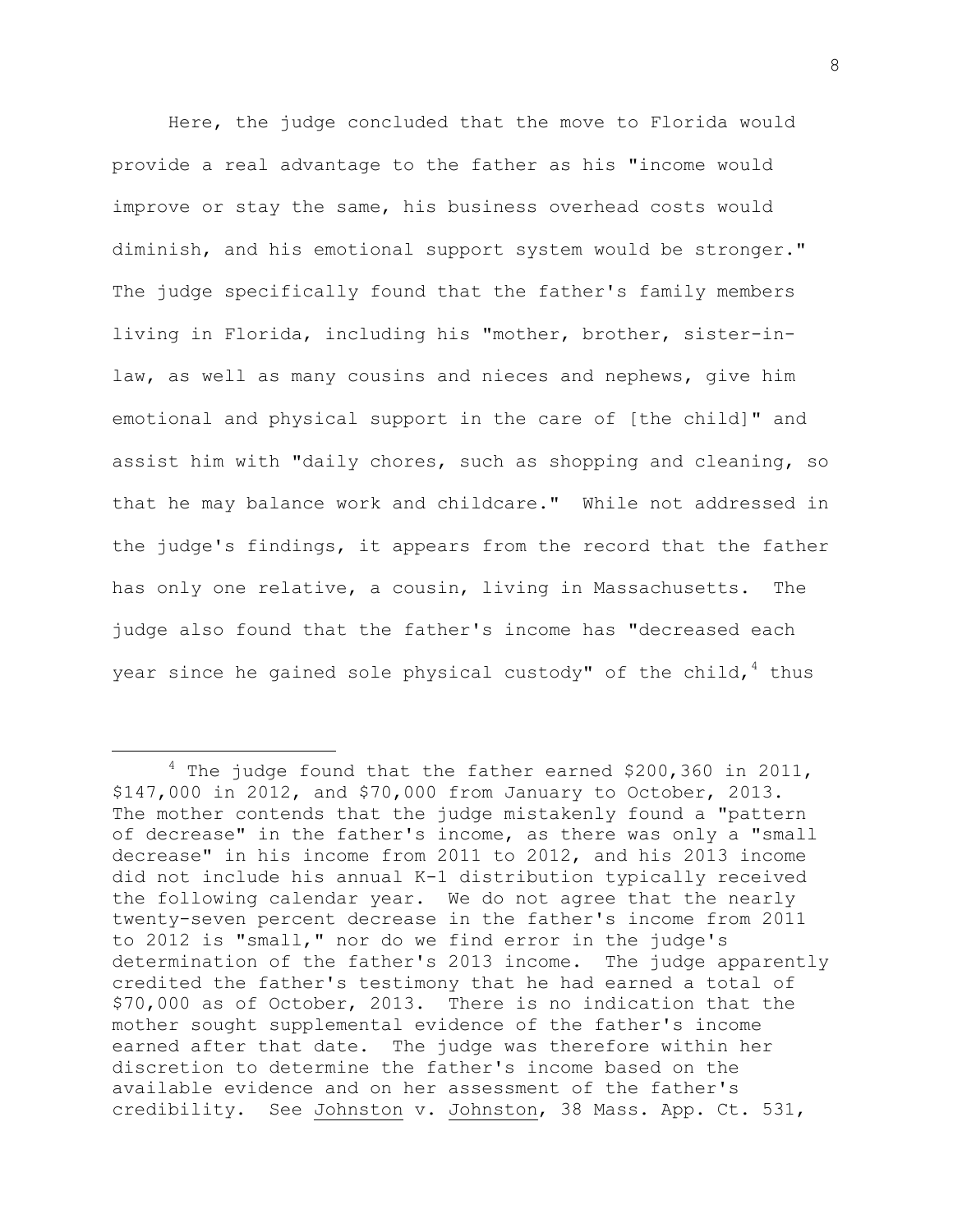he would benefit financially from Florida's lower cost of living and from the reduction in his business expenses by operating out of a single office. $5$ 

"Relocating in order to . . . develop emotional support is a sincere reason," Altomare v. Altomare, 77 Mass. App. Ct. 601, 607-608 (2010) (Altomare), as is the opportunity to improve one's financial circumstances. See Williams v. Pitney, 409 Mass. 449, 455-456 (1991) (Williams); Cartledge v. Evans, 67 Mass. App. Ct. 577, 580 (2006) (Cartledge); Wakefield v. Hegarty, 67 Mass. App. Ct. 772, 777 (2006) (Wakefield); Woodside v. Woodside, 79 Mass. App. Ct. 713, 718 (2011). As reflected in the judge's findings, the father stood to benefit both emotionally and economically from the proposed move, and there was no indication that he sought to deprive the mother of access to the child. The mother nevertheless contends that the father's purchase of a home in Auburndale, Massachusetts, shortly before seeking removal demonstrates his lack of

536 (1995) (credibility assessments are "close to immune from reversal on appeal except on the most compelling of showings").

÷.

<sup>5</sup> The judge declined to credit the father's testimony that the presence of his family in Florida would reduce his childcare costs because he spent roughly the same amount on babysitting (approximately \$350 per week) in both Florida and Massachusetts. However, the child was enrolled in daycare in Massachusetts, but not in Florida. The findings do not address whether the father was able to avoid incurring daycare expenses in Florida by relying on his family members for childcare.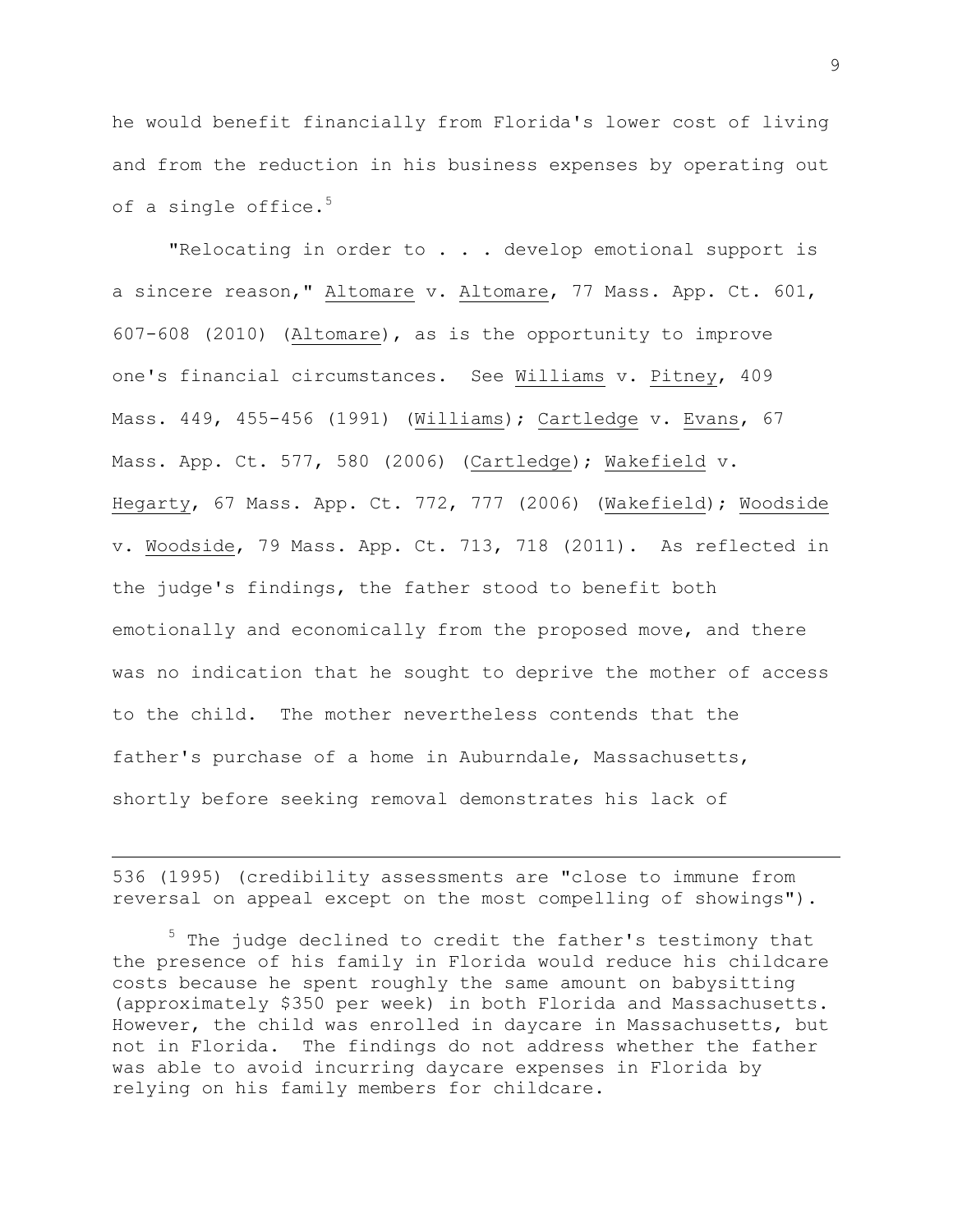sincerity with respect to the proposed move. The judge noted, in both the findings and the rationale, that the father closed on his Auburndale home in July of 2012, approximately one month before he amended his modification complaint to include the removal request. However, there is no indication that the judge viewed the timing of these events as reflective of an ulterior motive on the part of the father when seeking removal. $^6$  We therefore conclude that the judge did not err in finding a real advantage to the father, and we continue our inquiry to the second Yannas prong.

B. Best interests of the child. Once the custodial parent has "establishe[d] a good, sincere reason for wanting to remove to another jurisdiction," the judge must then consider whether the move is in the child's best interests. Yannas, supra at 711. This involves the weighing of several factors, including "(1) whether the quality of the [child's] li[fe] will be improved, including any improvement that 'may flow from an improvement in the quality of the custodial parent's life'; (2)

 $6$  The mother further argues that the father was seeking to deprive her of contact with the child, as demonstrated by the judge's conclusion that the father has not "shown an interest in fostering" the mother's relationship with the child. We note that the judge also concluded that the father "has not shown an active interest in interfering with" the relationship between the mother and the child. Indeed, if the judge believed the father had an improper motive for seeking removal, she would have made an express finding to that effect. We are therefore unpersuaded by the mother's argument.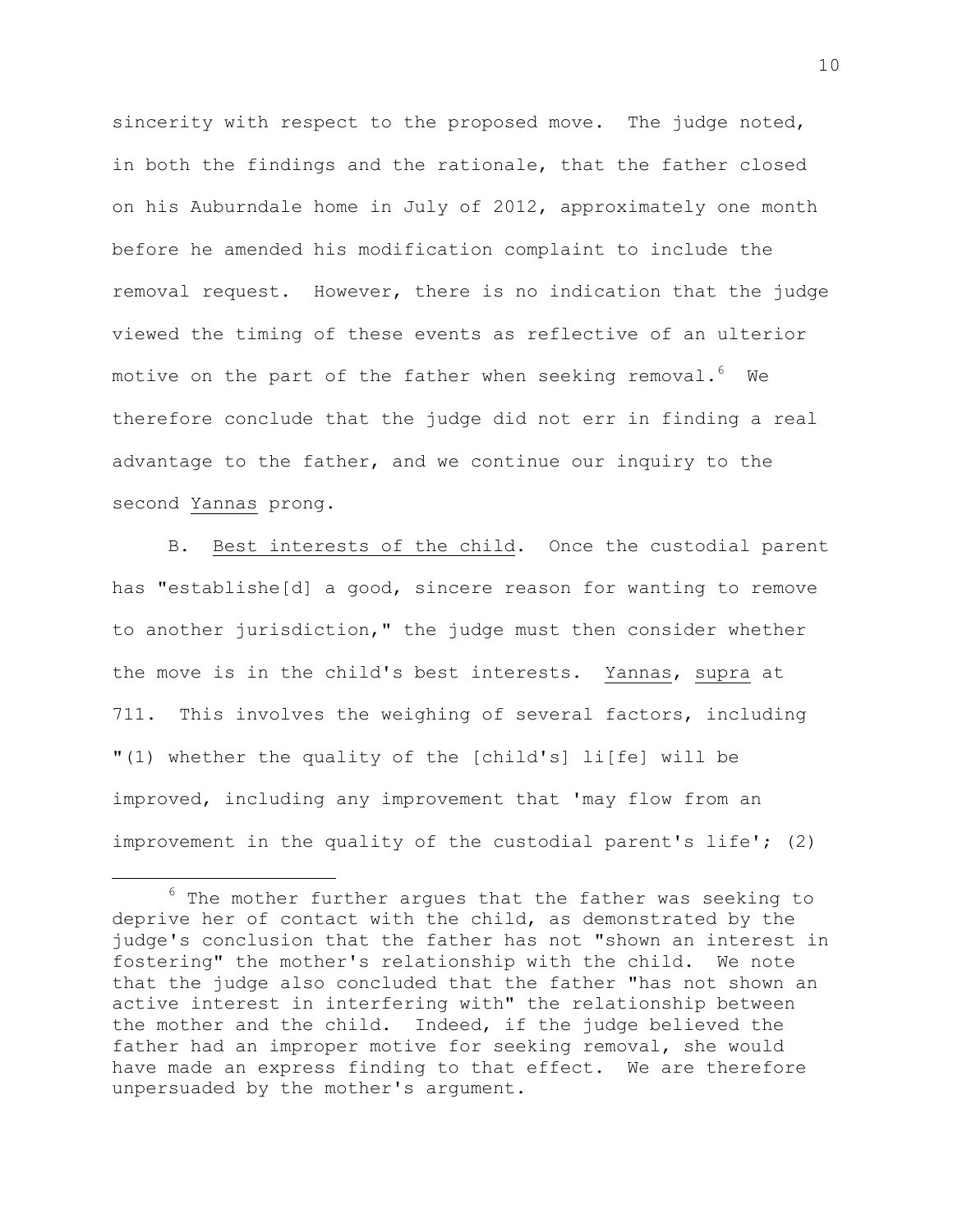any possible 'adverse effect of the elimination or curtailment of the [child's] association with the noncustodial parent'; (3) 'the extent to which moving or not moving will affect the [child's] emotional, physical, or developmental needs'; (4) the interests of both parents; and (5) the possibility of an alternative visitation schedule for the noncustodial parent." Murray, 87 Mass. App. Ct. at 150, quoting from Dickenson v. Cogswell, 66 Mass. App. Ct. 442, 447 (2006) (Dickenson). As Yannas teaches, "none of the relevant factors" are "controlling" and the "judicial safeguard" of each person's interest "lies in careful and clear fact-finding." Yannas, supra at 711-712. We therefore examine the judge's findings as they pertain to each of the aforementioned relevant factors.

i. The child's quality of life. With respect to the child's quality of life in Massachusetts, the judge found that the child was attending a "prestigious" daycare program at the time of the trial. However, there is no indication as to whether the child had developed any friendships or was involved in any activities in Massachusetts. Compare Altomare, supra at 608 ("Here, the judge found that the children had many friends . . . and were engaged in a variety of activities, and that a relocation would negatively affect those relationships and activities") Moreover, it appears from the record that the child has little, if any, extended family in Massachusetts.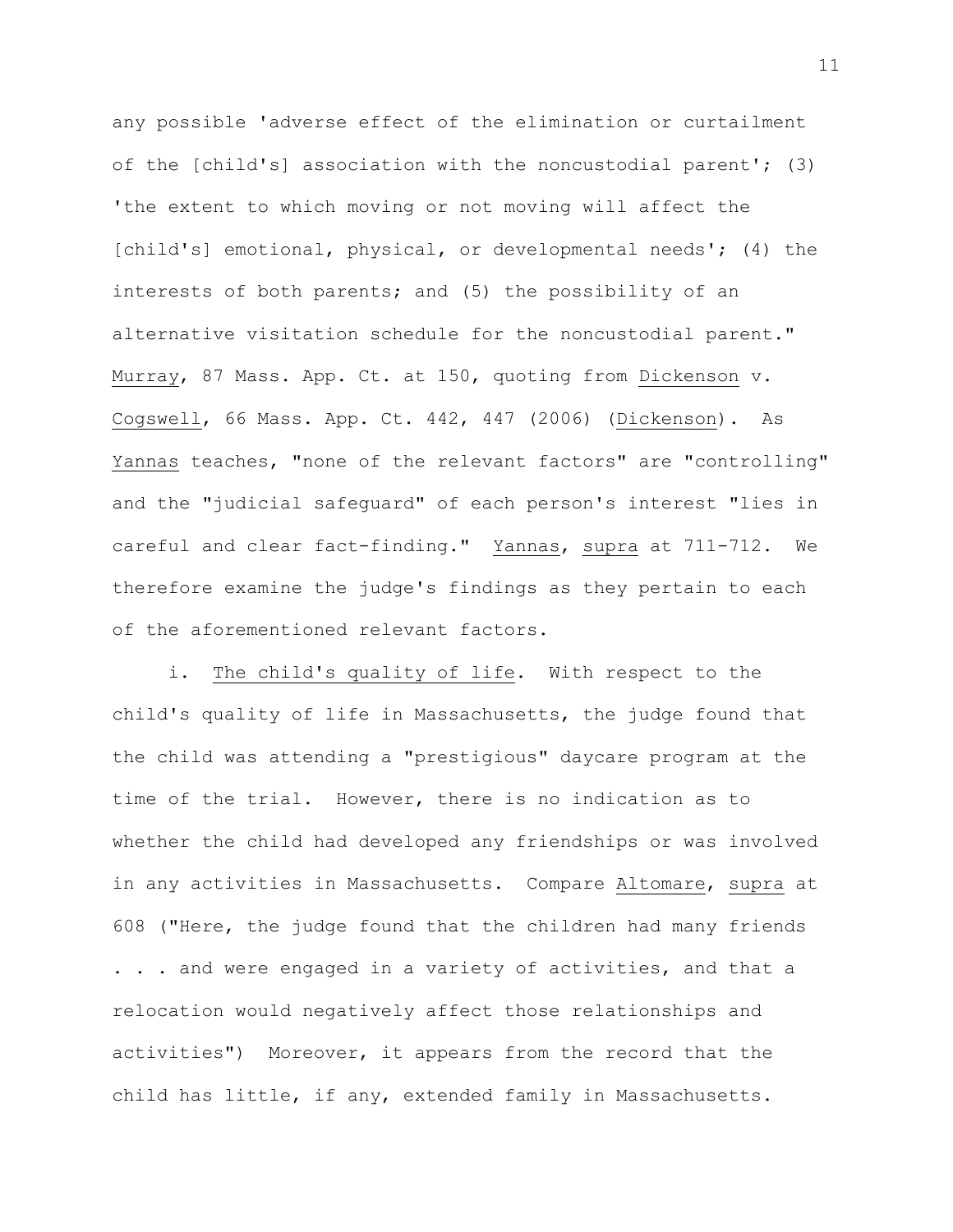In contrast, the judge found that the child "is close with her paternal family in Florida" and she has "already spent significant time in Boca Raton . . . . " The judge also found that the child's maternal grandparents live in Boca Raton approximately five months per year. The judge concluded that the move to Florida "would have advantages for [the child], such as living closer to her paternal family, seeing her maternal grandparents when they are in the area, and a decrease in [the father's] travel for work." While the judge identified some advantages resulting from the move, the findings do not address the benefits to the child "'flow[ing] from an improvement in the quality of the [father's] life[.]'" Murray, supra at 150, quoting from Dickenson, supra at 447. There are no findings regarding the extent to which the father's improved financial circumstances in Florida could also improve the child's quality of life. See, e.g., Williams, 409 Mass. at 455 ("financial stress on the mother . . . if not allowed to move would adversely affect the children"); Wakefield, supra at 777 ("the move would result in an improvement in the life of the mother that would inure to the child's benefit"). This is especially important where, as in this case, the father is the child's sole source of economic support. Moreover, there is no discussion of the potential benefits to the child resulting from the father's increased happiness living in Florida. See Pizzino v. Miller,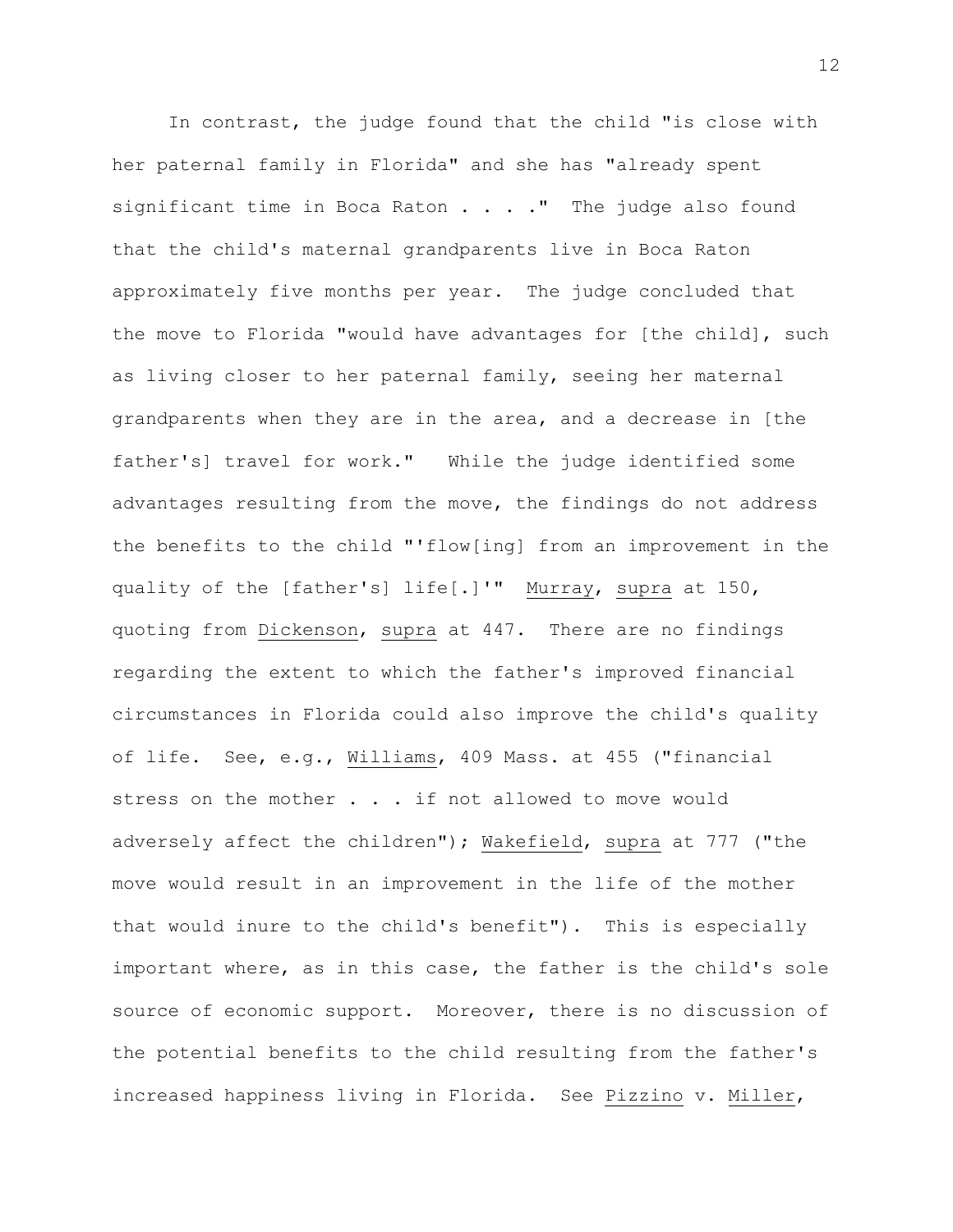67 Mass. App. Ct. 865, 870 (2006) (Pizzino) ("Common sense demonstrates that there is a benefit to a child in being cared for by a custodial parent who is fulfilled and happy rather than by one who is frustrated and angry"); Altomare, supra at 608 ("It is undisputed that a parent's happiness can affect the quality of parenting").

ii. The child's relationship with the mother. Of the 185 findings of fact, only one squarely addresses the nature of the child's relationship with the mother. The judge found that the mother and the child "have a very close bond and do many activities together." However, the nature of those activities are not specified, nor are there any subsidiary findings to support the conclusion regarding their "close" bond. Likewise, while the judge concluded that the child's "routine" with the mother "would be greatly disturbed" if removal were allowed, there are no specific findings regarding their routine which would support such a conclusion.

It is undisputed that, during the two years leading up to the modification trial, the mother missed the majority of her parenting time. It was not until the commencement of trial that the mother began exercising her parenting time on a regular basis. Moreover, the longest period that the mother has ever cared for the child was three consecutive nights. Although the mother's exercise of her parenting time was historically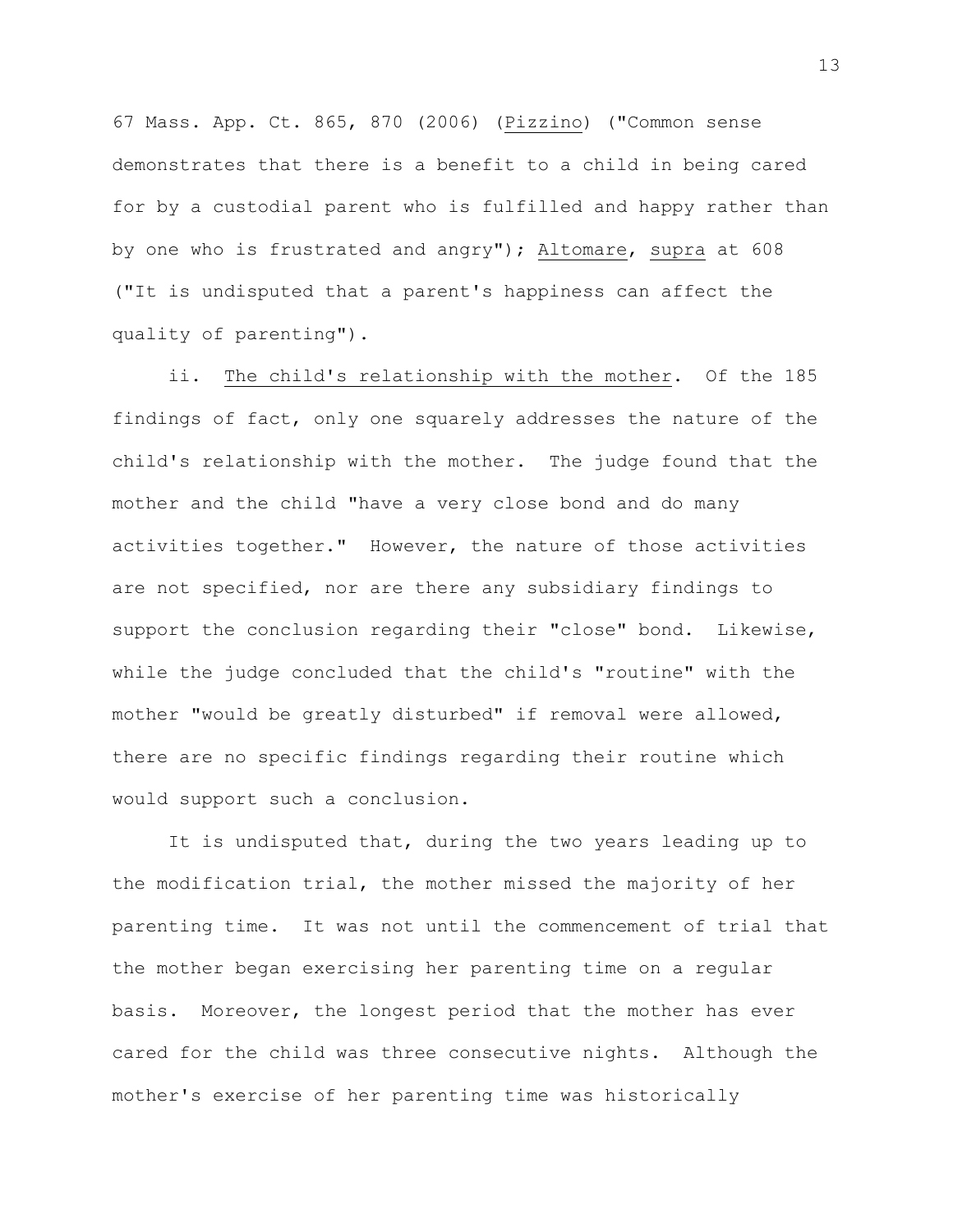inconsistent, the judge concluded that her relationship with the child "would suffer the most" if the father were permitted to remove the child to Florida. Such a conclusion "must be grounded in specific subsidiary fact-finding to support it[,]" Katzman v. Healy, 77 Mass. App. Ct. 589, 597 (2010) (Katzman), which did not occur here. Compare Dickenson, supra at 446, 450 (the judge concluded that the noncustodial father enjoyed "a very close" relationship with the child, as he had "been a regular part of the child's everyday life in Massachusetts, coaching the child's athletic teams, picking him up from school or daycare," and taking the child on "numerous skiing, hiking, and camping vacations"); Murray, supra at 152 ("The judge found that the [noncustodial] father ha[d] a strong bond with the children, [wa]s an active and involved parent, coache[ed] them in their athletic activities, attend[ed] church regularly with them, and ha[d] never missed parenting time with them").

iii. The child's emotional, physical, and developmental needs. Apart from noting that the child "has a nut allergy and asthma" requiring "nebulizer treatments and an epipen at all times," the judge did not find the child to have any unique needs. Though not addressed in the findings, it appears from the record that the child is generally well-adjusted, and was thriving in her daycare program at the time of the trial.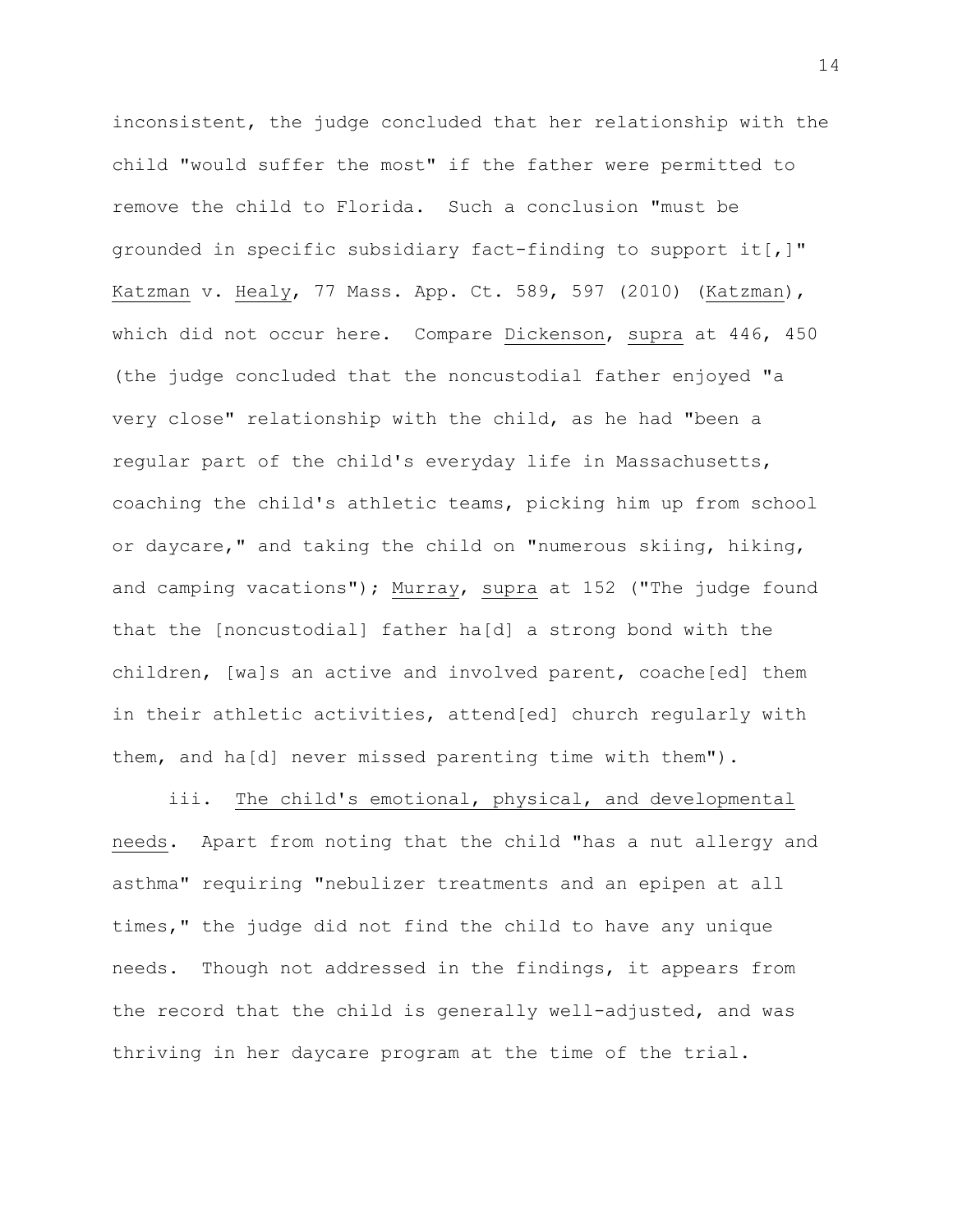The judge noted that the child was slated to enter kindergarten in the Fall of 2015. While the judge credited the father's testimony that "the school district in Boca Raton" is "very good," she nevertheless concluded that the move would disadvantage the child insofar as "Massachusetts offers better schools and cultural opportunities in general." However, the judge did not make any subsidiary findings demonstrating that Massachusetts has "better" schools. Even if she had made such findings, they would "not compel the conclusion" that Boca Raton's school system is "not appropriate to the [child's] needs." Abbott v. Virusso, 68 Mass. App. Ct. 326, 333 n.12 (2007) (Abbott).

iv. Interests of both parents. With respect to the mother, the judge found that she has been receiving mental health treatment for more than a decade, and has been "suffer[ing] from anxiety and depression since at least the end of the marriage." The judge found that the mother's "mental health issues have interfered with her ability and confidence with respect to parenting [the child]." The judge further found that, "[w]hether or not he does so knowingly," the father's "aggressive pursuit of 'fairness' often triggers [the mother's] anxiety and undermines her confidence." However, the judge determined that the mother's "mental health status has been improving" since she switched doctors and medications in May,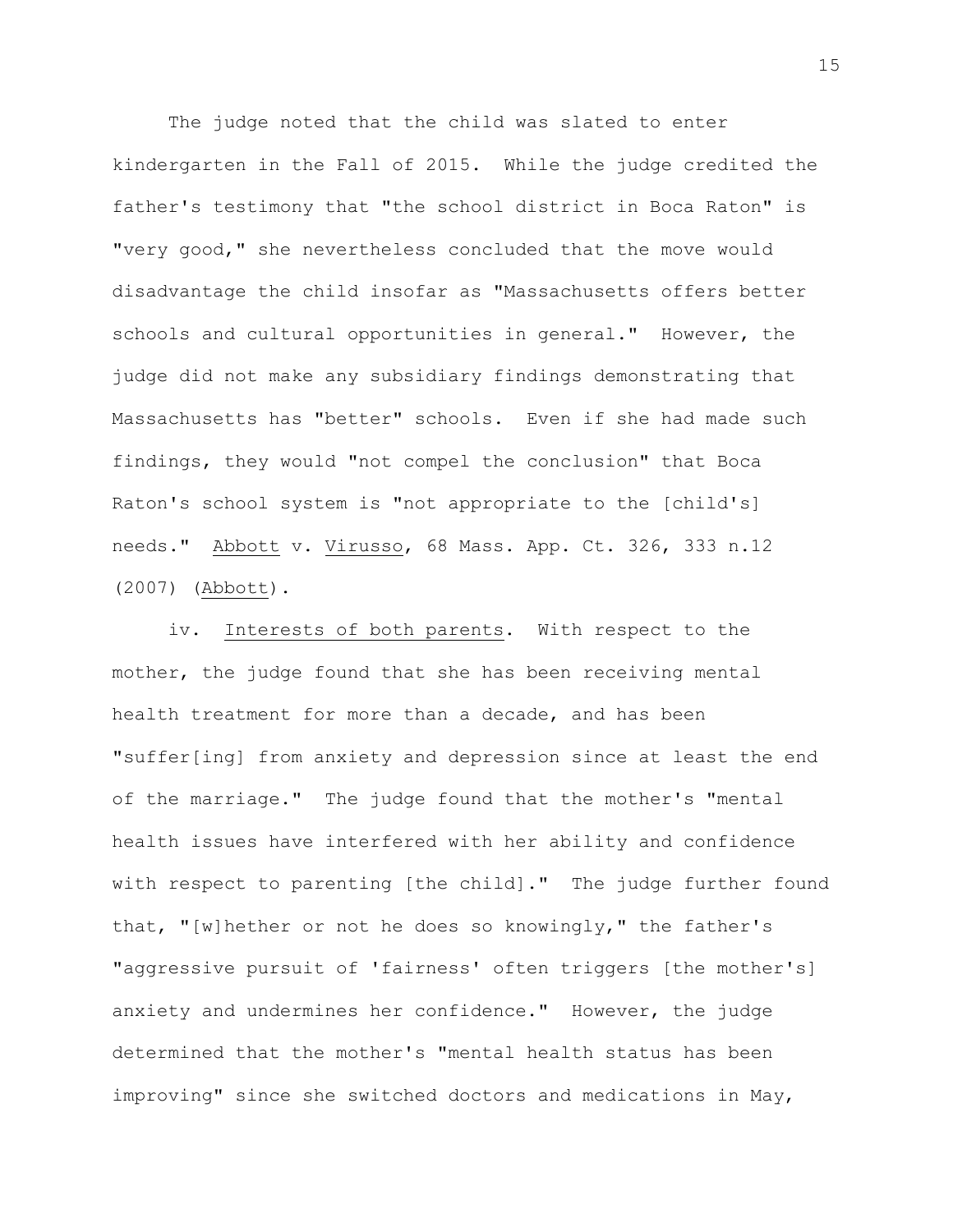2013, causing her to become "more comfortable" with the child. The judge found that the mother has "worked hard to reestablish a relationship" with the child, has had "a near perfect record of parenting time since the beginning of  $trial[,]$ " and "hopes to expand her parenting time in the future."

In contrast, there were few findings regarding the father's interests and his relationship with the child. While the judge concluded that the father would benefit financially and emotionally from the move to Florida, the findings do not address the hardship that the father would experience by remaining in Massachusetts. At trial, the father testified that he had been "under tremendous pressure" since becoming the child's primary caretaker, and as a result, "everything else [wa]s suffering," including his "work, . . . personal life, [and] . . . health." While the judge found that the father had recently started receiving treatment for depression and anxiety, the findings do not reflect consideration of the stress experienced by the father as a full-time working parent without a support system in Massachusetts. This "less than full appreciation of" the obvious challenges facing the father as the child's primary caretaker and the family's sole wage-earner effectively minimized his interest in obtaining a support system and greater financial security in Florida. Cartledge, 67 Mass. App. Ct. at 580 n.3. Insofar as the father's interests were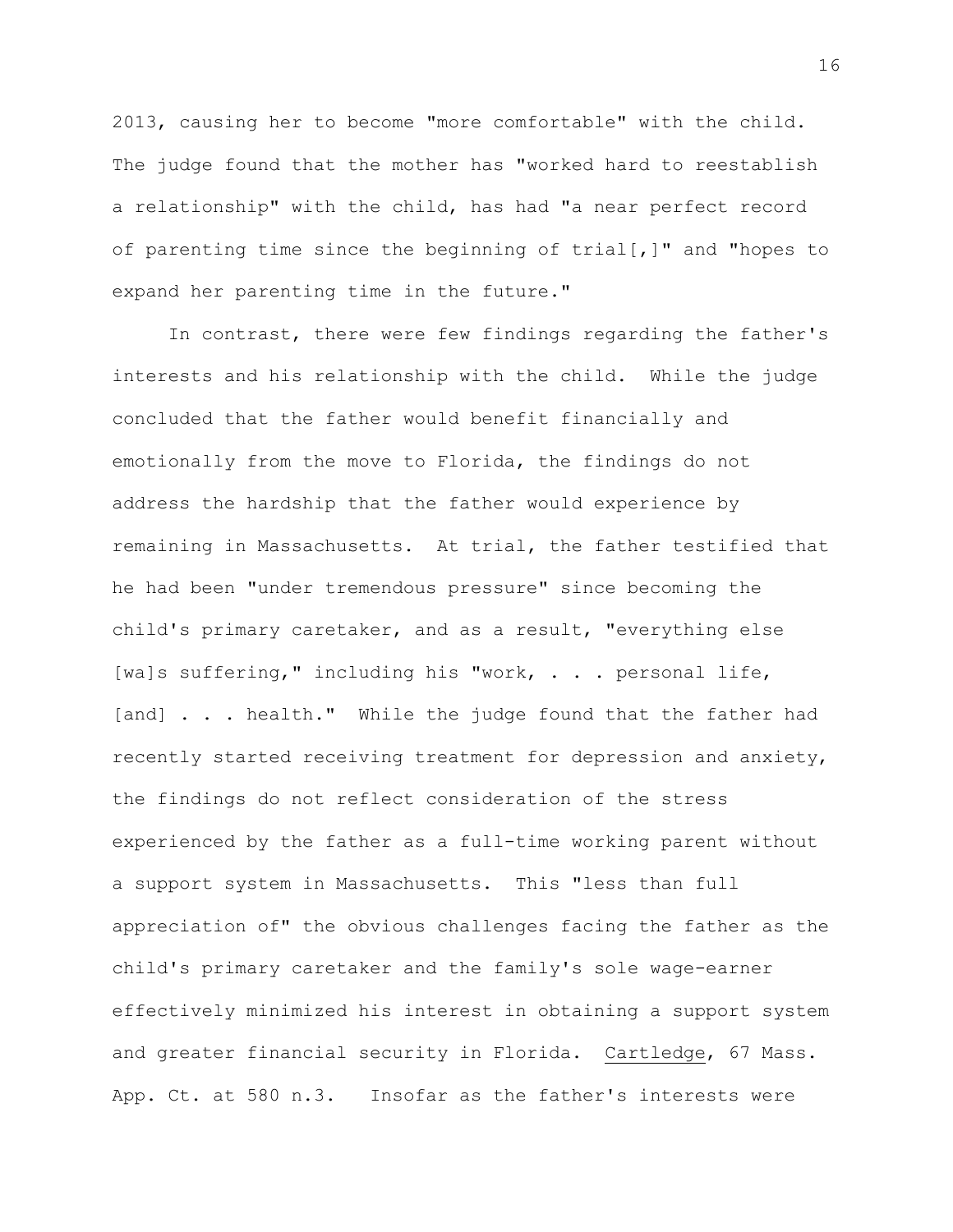not adequately considered, the "direct and immediate impact[s of those interests] on the welfare of the [child]," Pizzino, 67 Mass. App. Ct. at 875, were not given their due.

v. Reasonable alternative parenting plan. The father proposed two different alternative parenting plans, both of which the judge rejected. The father suggested either that the current parenting plan remain intact, with the mother exercising her regularly-scheduled parenting time in Florida, or that the mother could exercise longer blocks of parenting time during the child's school breaks. The judge made no detailed findings regarding the practical repercussions of implementing the father's proposed alternative parenting plans. Instead, the judge concluded that neither plan was a "reasonable accommodation" in light of the mother's mental health issues. The judge determined that the mother would "be unlikely to exercise her parenting time" under either plan, which would "damage" both the mother and the child. The judge found that a schedule placing the child in the mother's care for more than three consecutive nights during school breaks was not "workable," and the mother could not handle "frequent plane trips" to Florida, which would be "expensive and anxietyproducing." However, the judge made no specific findings, nor does there appear to have been any evidence, demonstrating that the mother's mental health status renders her unable to travel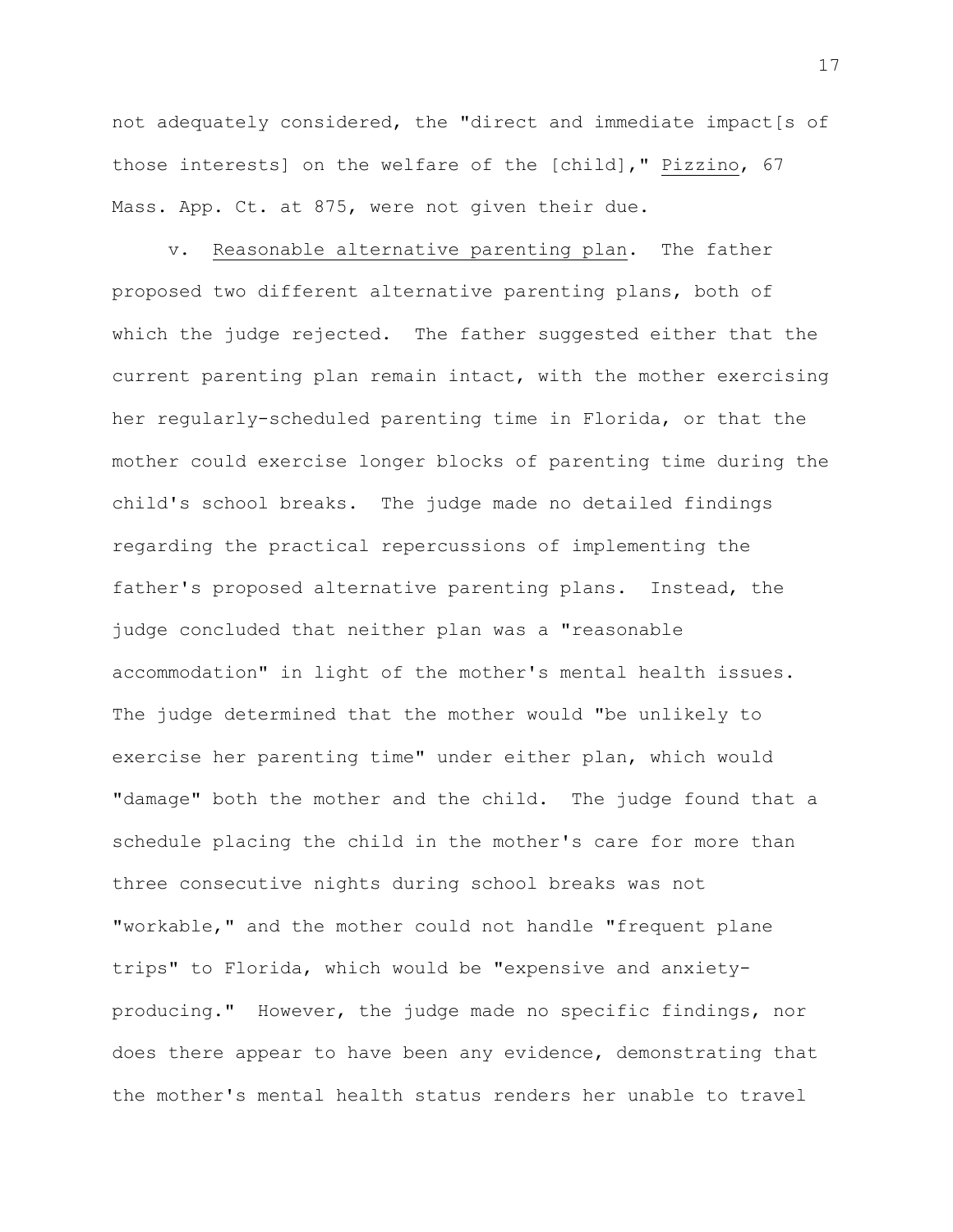to Florida.<sup>7</sup> Nor are there any findings regarding the impacts of the mother's flexible schedule, the fact that her parents own a vacation home in Boca Raton, and the possibility of offsetting her travel expenses by increasing the father's support payments. See Hale v. Hale, 12 Mass. App. Ct. 812, 820 (1981) (Hale) (the judge "did not consider whether support payments could be" adjusted "to cover visitation expenses"); Yannas, 395 Mass. at 712 (alternative visitation in Greece reasonable where the father was retired and had "large blocks of free time" during which to travel); Wakefield, 67 Mass. App. Ct. at 778 (father's support payments reduced "in anticipation of [his] costs of travel to and from St. Croix").

C. Balancing real advantage with the child's best interests. The judge found that the move was not in the child's best interests, as the "[t]he inability to provide suitable, workable alternative parenting time" for the mother "outweighs" the father's real advantage in moving to Florida. The father argues that the judge gave "undue -- in effect, dispositive --

 $7$  To the contrary, the judge found that the mother's mental health has been improving since May, 2013, and she has "showed great improvement" in her ability to adhere to a regular parenting schedule. Moreover, while the judge found that the mother "would be unlikely to feel that she could handle long periods of time" with the child, the judge also found that the mother is "in reality" more capable of caring for the child than she feels and she "hopes to expand her parenting time in the future."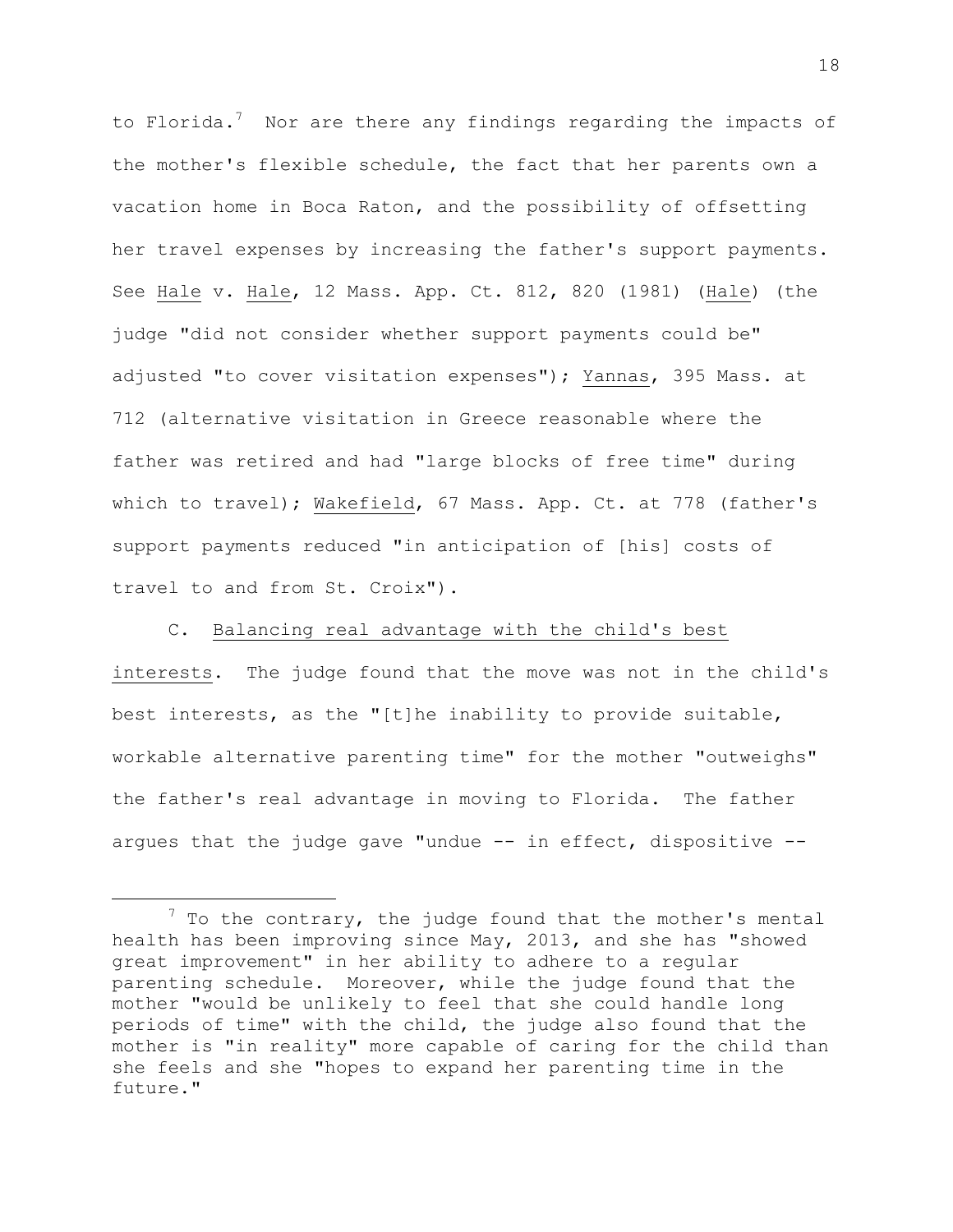weight" to the disruption of the mother's parenting time. Cartledge, supra at 581, citing Yannas, supra at 711; Hale, supra at 815. We agree.

The judge concluded that while "[m]oving to Florida would provide an advantage" to the father, "remaining in Massachusetts would not be a crushing blow." As we have noted, the findings do not address the father's interest in moving to Florida and the extent to which his increased happiness and improved financial circumstances would also benefit the child. However, "[u]nder Yannas, the advantages and disadvantages of moving or not moving to the parent who has sole physical custody are a significant factor in the [best interests of the child] equation." Katzman, 77 Mass. App. Ct. at 595-596 (internal citation omitted). See also Abbott, 68 Mass. App. Ct. at 333 (judgment vacated where the findings contained "no mention of the [custodial parent's] interests"). This is because the "best interests of a child are so interwoven with the well-being of the custodial parent." Altomare, 77 Mass. App. Ct. at 603-604, quoting from Yannas, supra at 710 (additional citation omitted).

Instead, the judge emphasized the mother's recent efforts to "reestablish" a relationship with the child. At the start of the modification trial, the child was three years old and the mother had missed the majority of her parenting time for nearly two years. This is not insignificant. While the mother's "near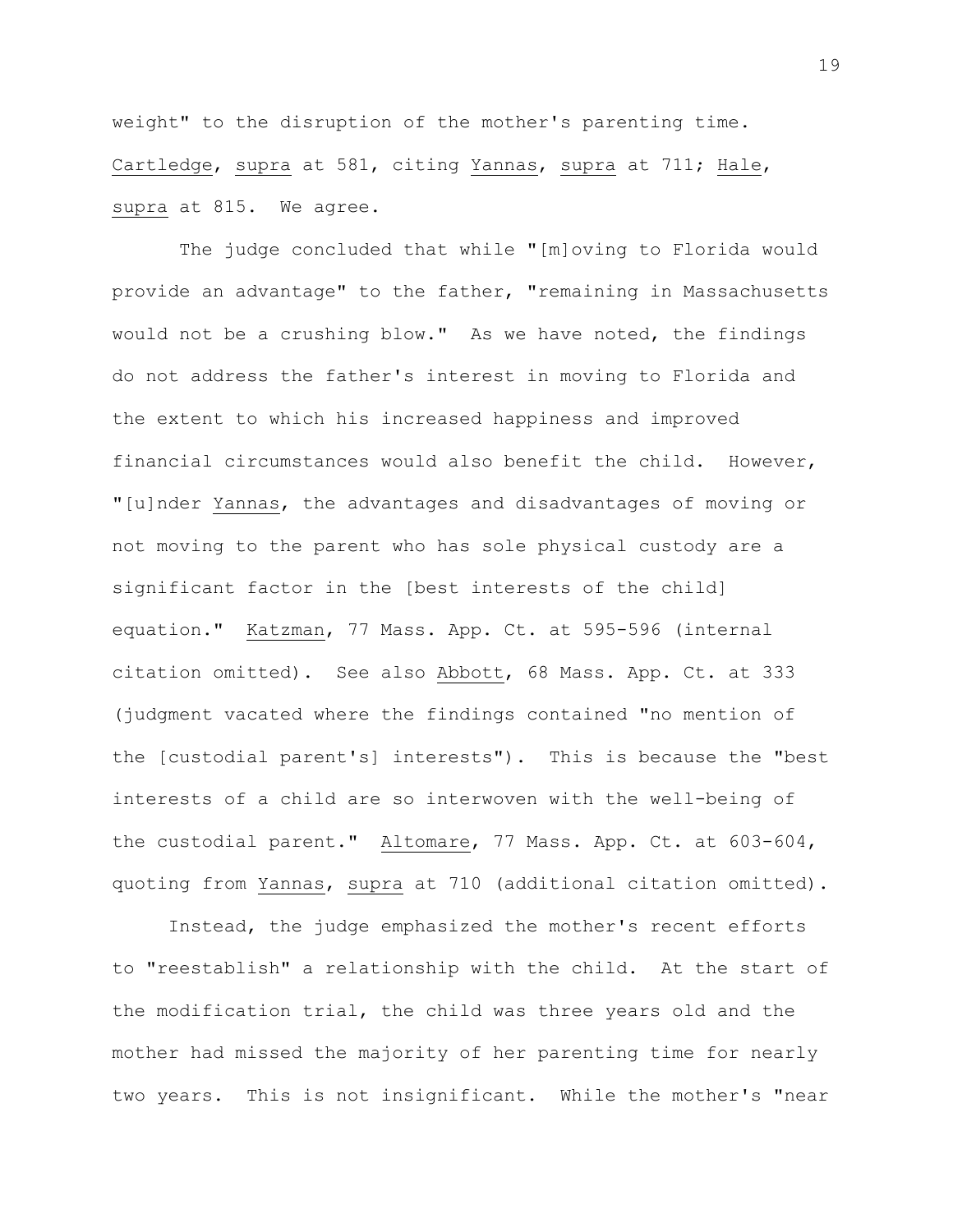perfect" adherence to the parenting schedule during the five months in which the trial was pending is commendable, it does not erase the substantial time that she already missed. By minimizing the consequences of the mother's missed parenting time, the father's overwhelming contributions to the child's upbringing during that period (reflected in the totality of the findings) were also effectively minimized. Indeed, if the noncustodial parent "has not exercised [her] rights of visitation," the resolution of the removal question "is less difficult than in the case of a diligent noncustodial parent." Yannas, supra at 711.

We recognize the inherent difficulty in deciding a removal case where there is no question that both parties are loving parents. We also appreciate, as we noted at the outset, the judge's efforts to sort out the complex concerns. We nevertheless conclude that the judge abused her discretion by placing disproportionate emphasis on the effect of the move on the mother's relationship with the child, while failing to adequately weigh the interests of the father and the child. "[D]isruption in visitation with the noncustodial parent cannot be controlling or no removal petition would ever be allowed." Cartledge, 67 Mass. App. Ct. at 581. Accordingly, we vacate the portion of the modification judgment denying the father's removal request.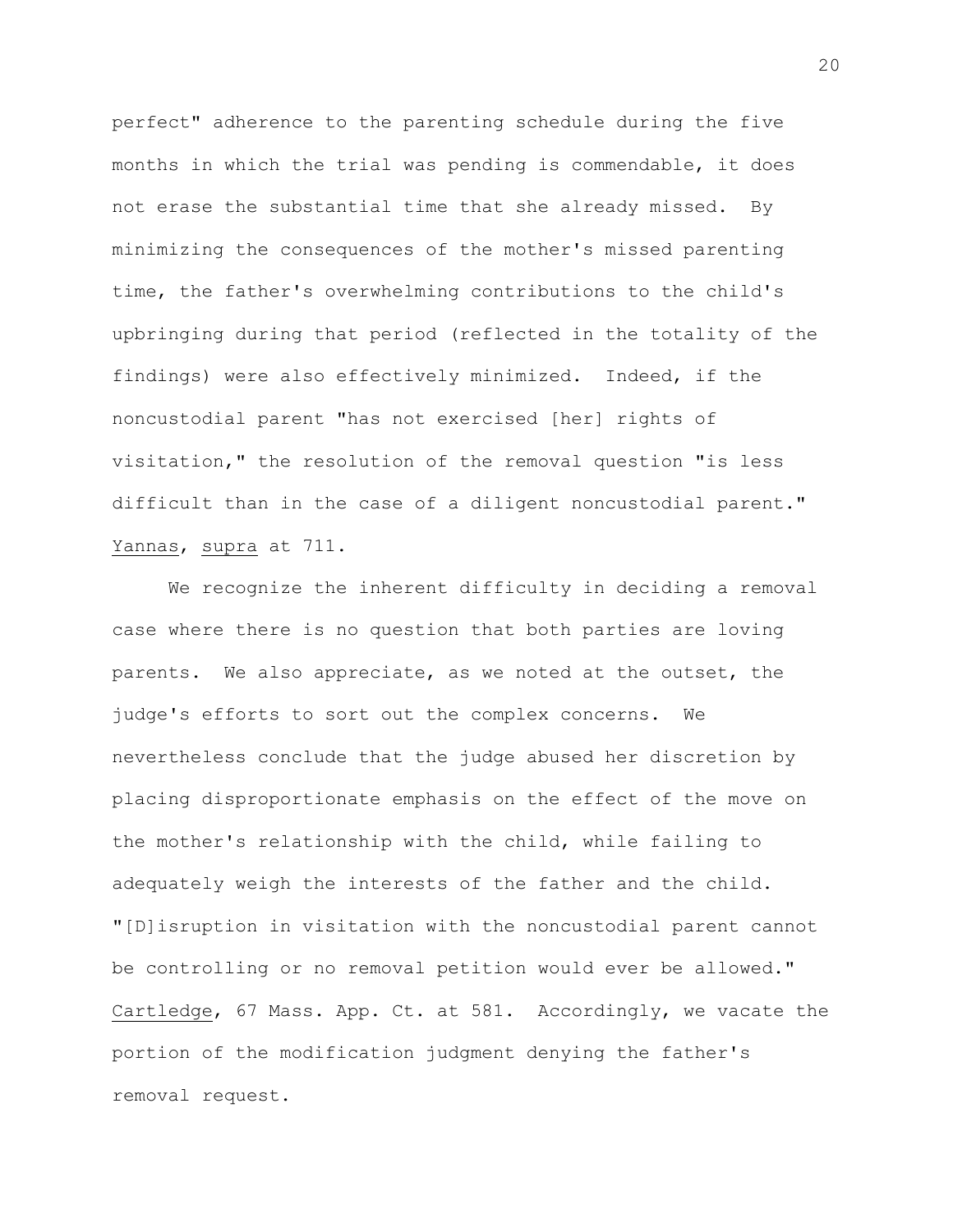The decision of whether to reverse, rather than to remand for further findings, presents a close question, as we conclude with the benefit of distance not available to the trial judge that this record arguably establishes that the father's removal request should have been allowed.<sup>8</sup> See Rosenthal v. Maney, 51 Mass. App. Ct. 257, 272 (2001). However, out of an abundance of caution, we remand the matter for a redetermination of the best interests of the child. On remand, the judge should make detailed findings regarding the father's interests, including the extent to which the father's unhappiness in Massachusetts affects the child's well-being, and the impact of economic and emotional benefits resulting from the move on the child's quality of life. In addition, the judge should make detailed findings regarding the child's needs, and her relationship and routine with both parents. Furthermore, the judge should assess the reasonableness of the father's alternative parenting plans

 $8$  Indeed, at one point during the modification trial, the judge indicated to counsel that the evidence appeared to support allowing removal. The judge specifically stated that, "in this case, what I have is a mother who . . . cannot for reasons beyond her control spend time with her child. Her support system is in Canada . . . . [The father] could make his life and his child's life easier going to Florida, [and] he could probably be more productive in Florida . . . . When he started his office here 15 years ago, he didn't know he would have a three-year-old daughter which shifts everything as far as trying to run a law practice and trying to produce money  $\ldots$  . . [A]t this point, I'm starting to see evidence that would support a removal. . . . I'm not prejudging, but I'm just saying that right now it's just kind of weighing to one side."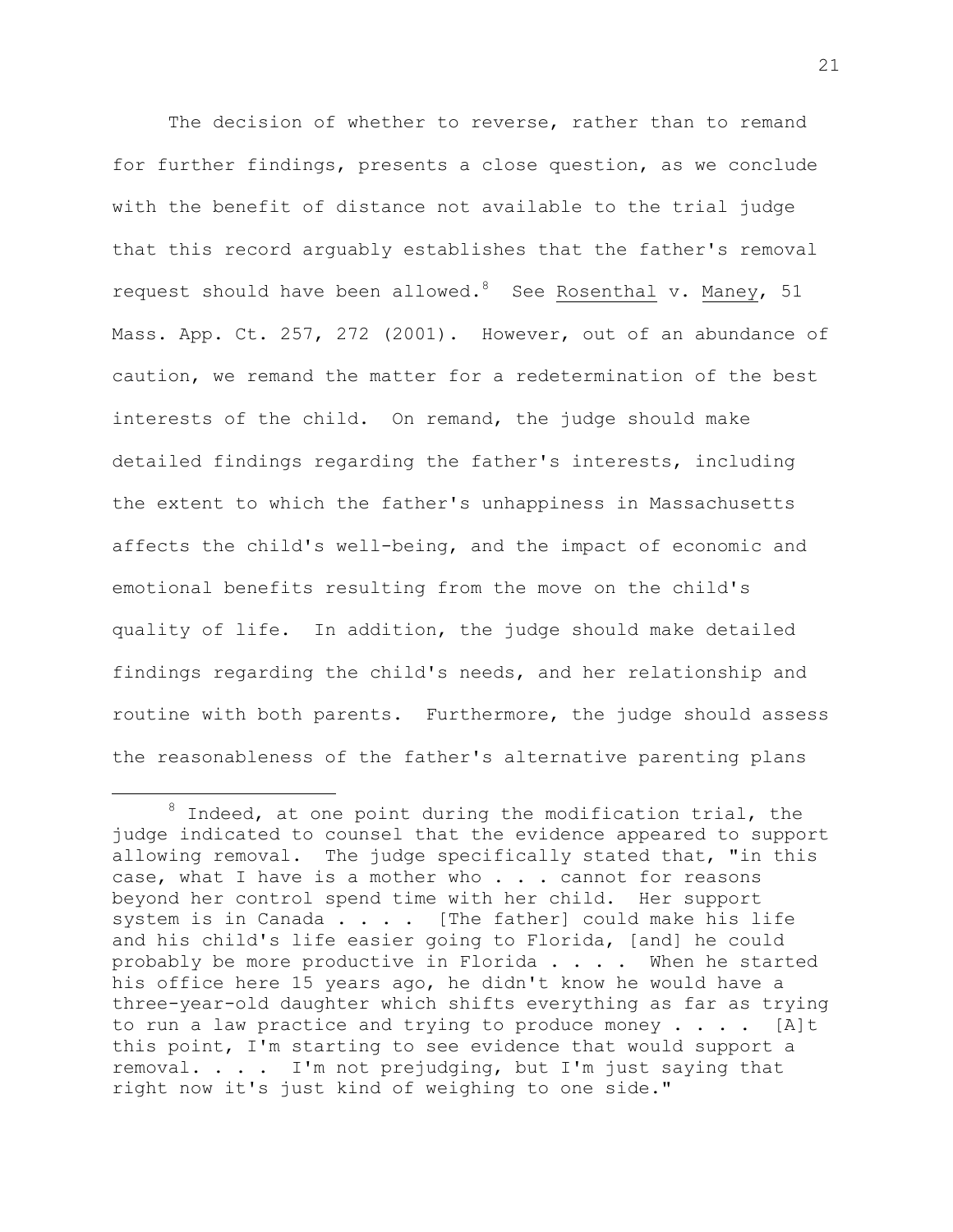(including any new, or more detailed, proposals that he seeks to submit), and any parenting plans proposed by the mother if removal is allowed and if removal is denied. Given the passage of time, the judge may consider supplemental evidence, including relevant evidence of events which have transpired since the end of the modification trial.

2. Alimony. At the time of the divorce, the father agreed to pay the mother "base unallocated family support" (combined child support and alimony) of \$807.69 per week (\$42,000 per year). The "base" support amount represented thirty-five percent of the father's \$120,000 annual "base" income at that time. The father also agreed to pay the mother "additional support" equivalent to thirty-five percent of any income that he earned between \$120,000 and \$250,000, and twenty-eight percent of any income that he earned between  $$250,000$  and  $$350,000.^9$  Any "additional support" was to be paid by the father in one annual "true up" payment no later than April 15.

In the modification judgment, the judge reduced the father's "base support" obligation to \$433 per week. In her findings, the judge characterized the reduced support award as "pure alimony[,]" concluding that unallocated support was "no longer appropriate" as the father was now the child's primary

 $9$  The father was not obligated to pay such "additional support" on income earned in excess of \$350,000.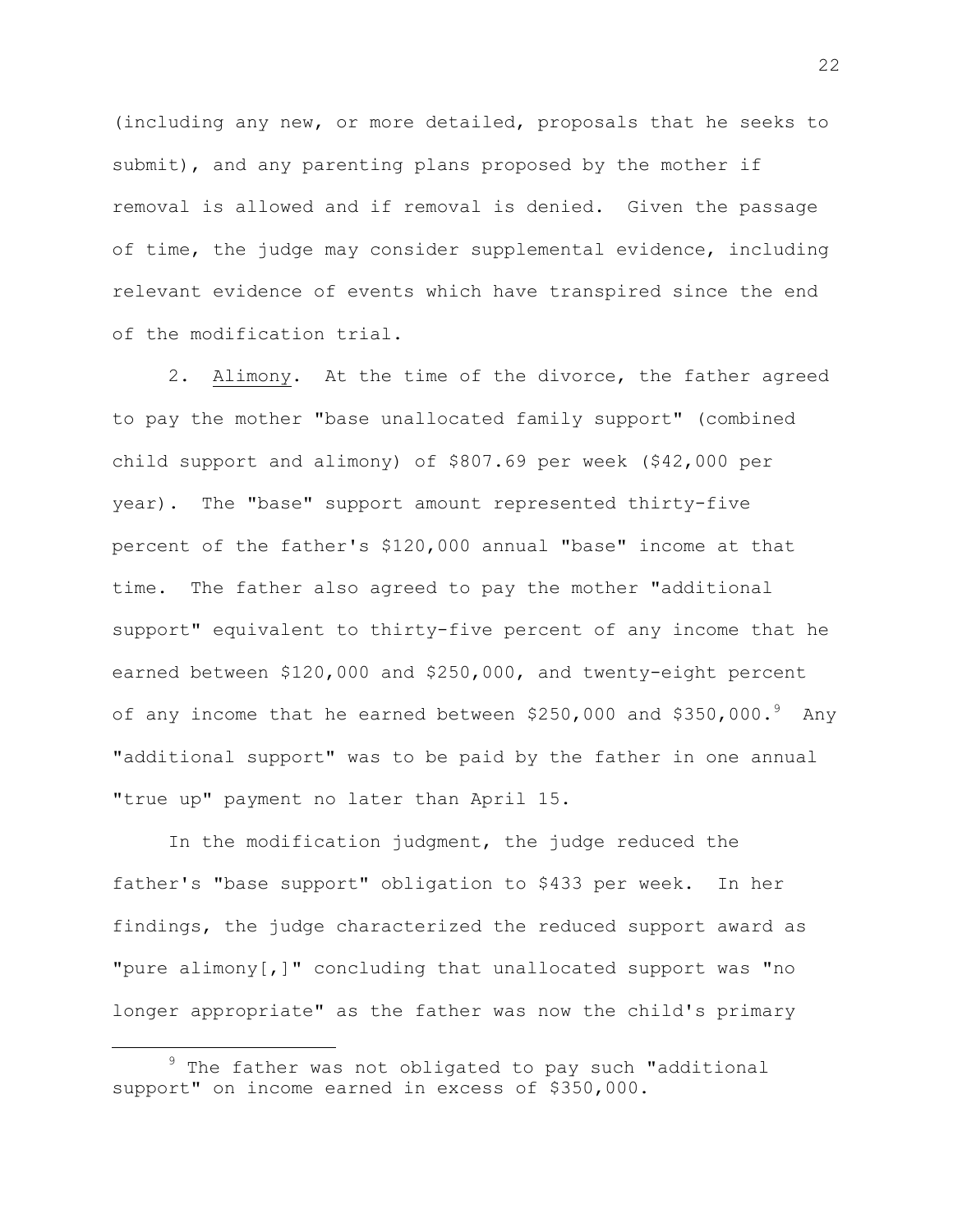custodial parent. In arriving at the \$433 base support figure, the judge found the father's gross alimony obligation to be \$528 per week, representing 32.5 percent of his "base" income of \$1,625 per week (\$84,500 per year). The judge then deducted the mother's new child support obligation of \$95 per week from the father's gross alimony obligation, resulting in a net alimony payment of \$433 per week. The judge also ordered the father to "continue his annual 'true up'" by paying the mother "additional support" equivalent to twenty-seven percent of his income between \$120,000 and \$250,000, and twenty percent of his income between \$250,000 and \$350,000.

The mother challenges the modification judgment insofar as it does not award any alimony on the father's earned income between \$84,500 and \$120,000. The mother asserts that because there is nothing in the judge's "findings or rationale justifying this gap[,]" the judge should have lowered the "true up" threshold to \$84,500 to remain consistent with the separation agreement. $^{10}$ 

 $10$  The mother also attacks the alimony award by reasserting her argument that the judge erred in her calculation of the father's income at the time of the modification trial. See n.4, supra. As we previously discussed in connection with the removal issue, we discern no error in the judge's determination of the father's income. We thus reject this argument as it relates to alimony, as well.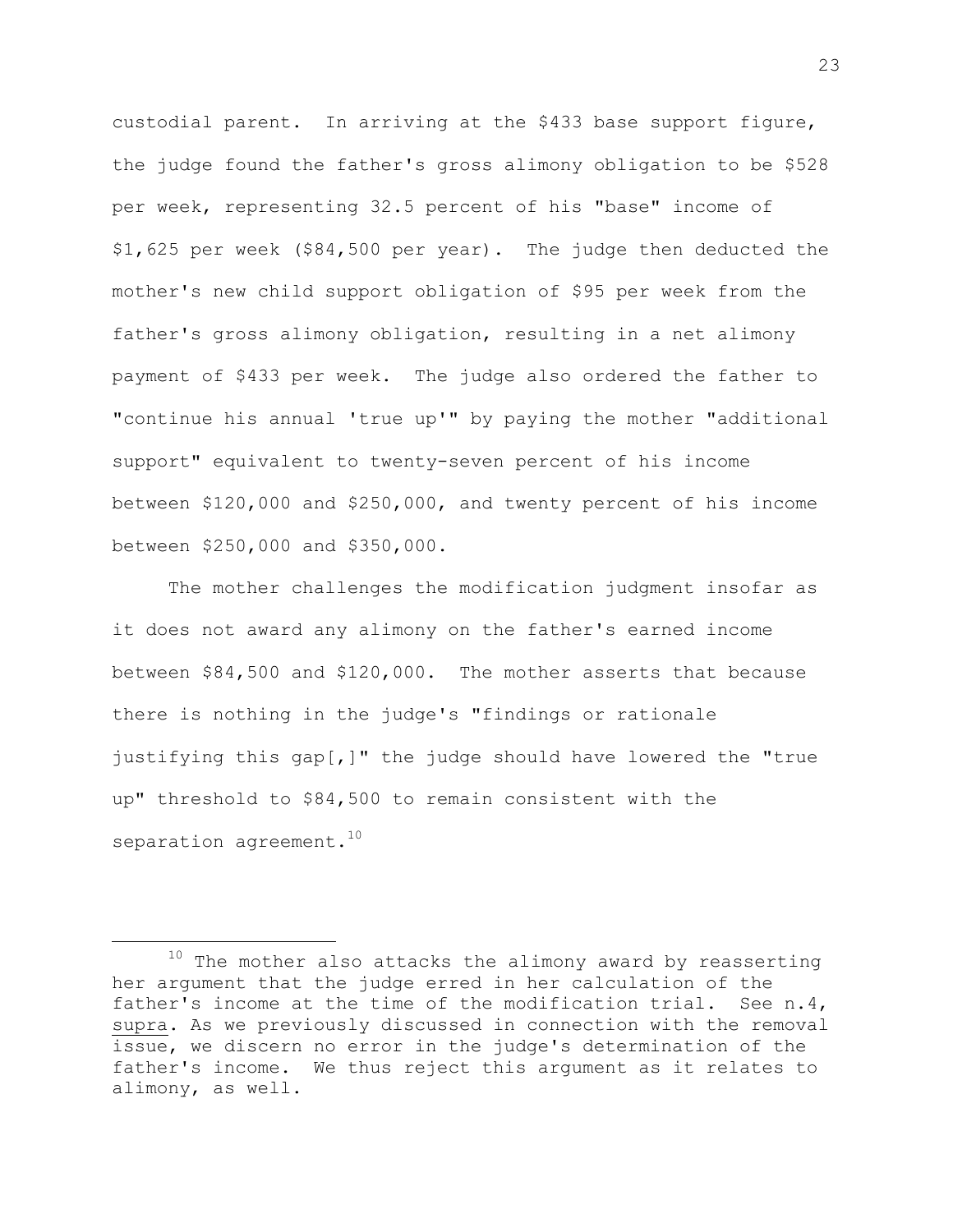"When parties to a divorce negotiate an agreement for alimony that is incorporated and merged into" a judgment of divorce, "the judgment . . . is subject to modification based on a material change in circumstances." Chin v. Merriot, 470 Mass. 527, 534-535 (2015) (Chin).<sup>11</sup> However, "[e]ven where provisions regarding alimony in a separation agreement are merged and do not survive the divorce judgment, 'it is nevertheless appropriate for a judge to take heed of the parties' own attempts to negotiate terms mutually acceptable to them' when determining whether to modify . . . alimony." Id. at 535 (2015), quoting from Pierce v. Pierce, 455 Mass. 286, 302, (2009) (Pierce), quoting from Bercume v. Bercume, 428 Mass. 635, 644 (1999) (Bercume). Accordingly, we "'review the findings to determine whether the judge gave appropriate consideration to the parties' intentions as expressed in their written agreement, . . . and to any changes in their circumstances since the last modification judgment[,]'" Cooper v. Cooper, 62 Mass. App. Ct. 130, 134 (2004), quoting from Huddleston v. Huddleston, 51 Mass. App. Ct. 563, 568 (2001), while also "keep[ing] in mind that 'the statutory authority of a court to award alimony continues

L,

 $11$  As the divorce judgment that established the original support order entered prior to the effective date of the Alimony Reform Act of 2011, G. L. c. 208, §§ 48-55, we apply "the standards for modification existing at the time the judgment entered . . . . " Chin, supra at 535.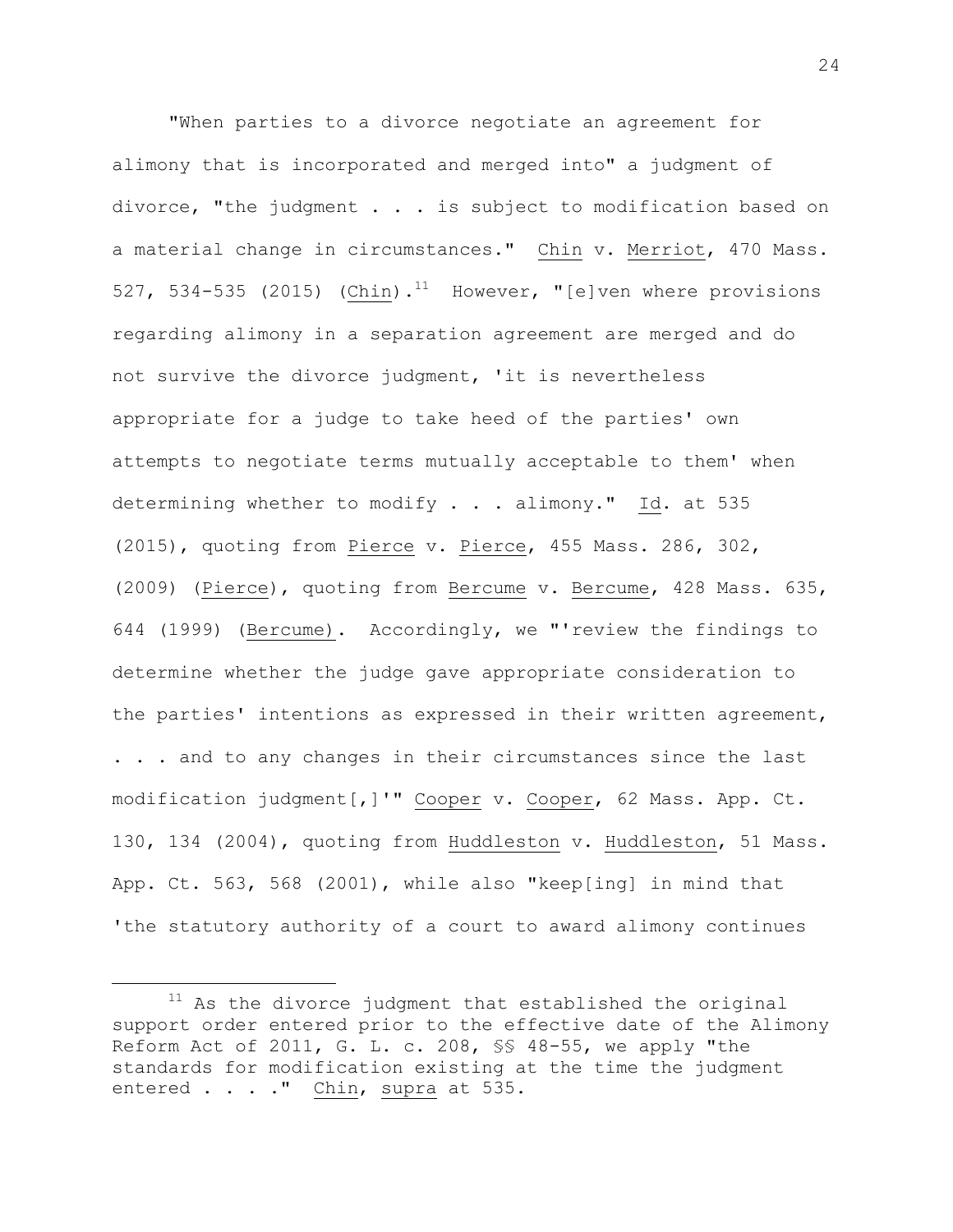to be grounded in the recipient spouse's need for support and the supporting spouse's ability to pay.'" Pierce, supra at 295- 296, quoting from Gottsegen v. Gottsegen, 397 Mass. 617, 624 (1986).

In the present case, it appears that the judge attempted to take "into account the earlier, expressed desires of the parties[,]" Katzman, 77 Mass. App. Ct. at 598, quoting from Bercume, supra, by maintaining the "base support" and "true up" paradigm established in the separation agreement. Moreover, it is apparent from the judge's findings that she deemed the change in custody and the resulting decrease in the father's "base" annual income, from \$120,000 to \$84,500, to constitute a material change in circumstances warranting a reduction in the father's support payments. However, while the judge used the father's reduced income of \$84,500 to calculate his "base" support obligation, she did not lower the "true up" threshold to reflect his reduced income.

As the mother correctly asserts, this results in no alimony being paid on the father's income between \$84,500 and \$120,000. There is no explanation in the judge's findings or rationale regarding the basis for this \$35,500 gap. The father now contends (for the first time on appeal) that the judge was unable to apply the "true up" formula to the gap without creating a "self-modifying" order in violation of Hassey v.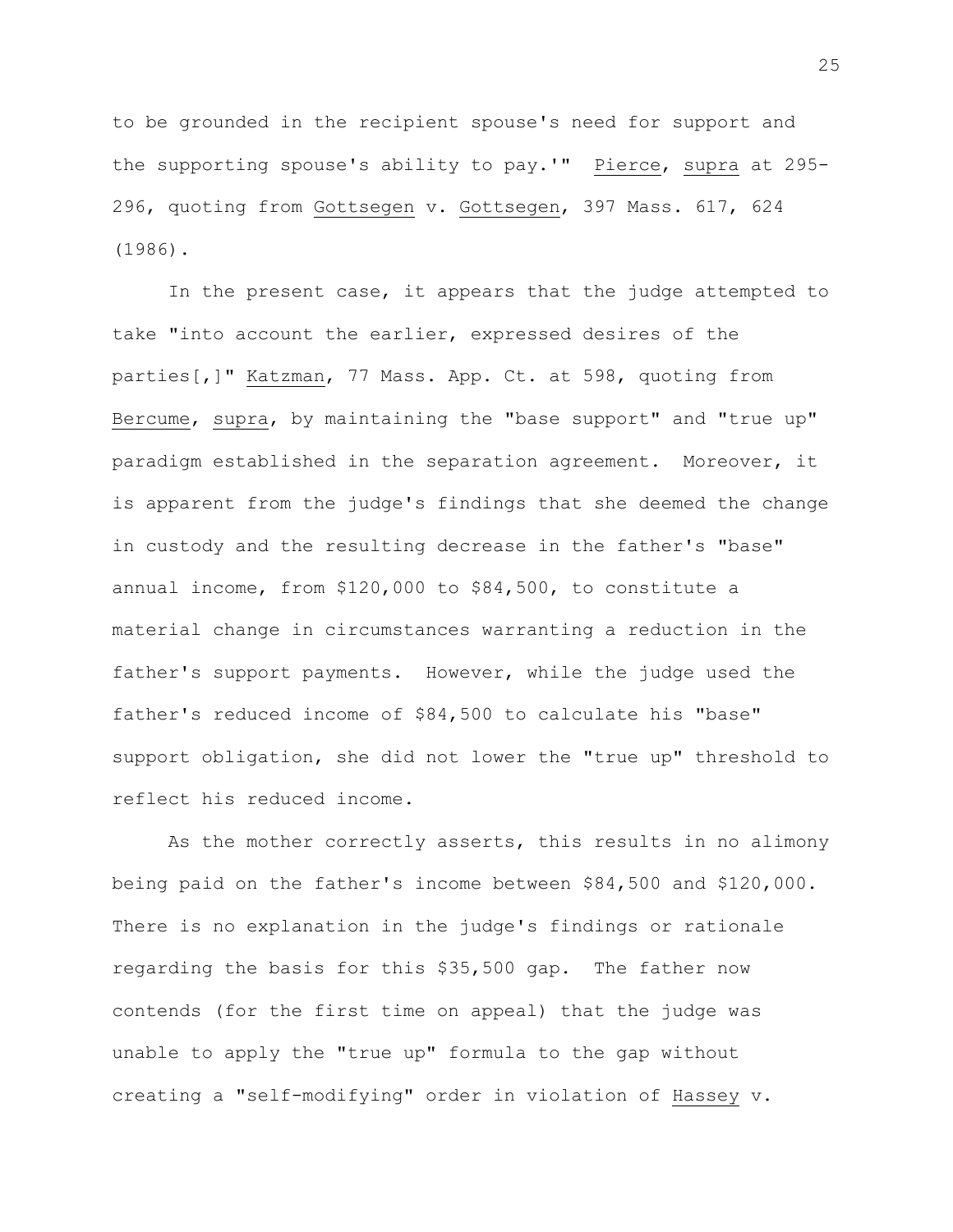Hassey, 85 Mass. App. Ct. 518, 528 (2014) (Hassey). However, this line of reasoning "does not appear either explicitly or by clear implication" in the judge's findings or rationale. Putnam v. Putnam, 5 Mass. App. Ct. 10, 17 (1977). We are therefore left to speculate as to the judge's rationale for failing to award alimony on the father's income between \$84,500 and \$120,000. 12

We are similarly unable to discern whether the judge considered the father's ability to pay and the mother's need for alimony when modifying the support award. "If a supporting spouse has the ability to pay, the recipient spouse's need for support is generally the amount needed to allow that spouse to

L,

 $12$  While we need not reach the question of whether Hassey would preclude the judge from applying the "true up" formula to father's income between \$84,500 and \$120,000, we note that Hassey appears to be distinguishable from the case at bar. In Hassey, an appeal from a divorce judgment, the judge fashioned an alimony award containing a "self-modifying feature" that required the husband to pay thirty percent of his income over \$250,000. This court vacated the self-modifying award as it was "not based on a judicial determination, supported by subsidiary findings of fact, of an increase in the wife's need accompanied by the husband's ability to provide for the same." Hassey, supra at 528, citing Pierce, supra at 293. Here, the judge was faced with the task of modifying a self-executing alimony formula contained in the parties' separation agreement. A judge is expected to take into account the terms negotiated by the parties at the time of the divorce when modifying the divorce judgment. See Katzman, supra at 598. Accordingly, on the record before us, we see nothing in Hassey that would prevent a judge from fashioning a modified alimony award that incorporates a "self-modifying feature" previously agreed-upon by the parties.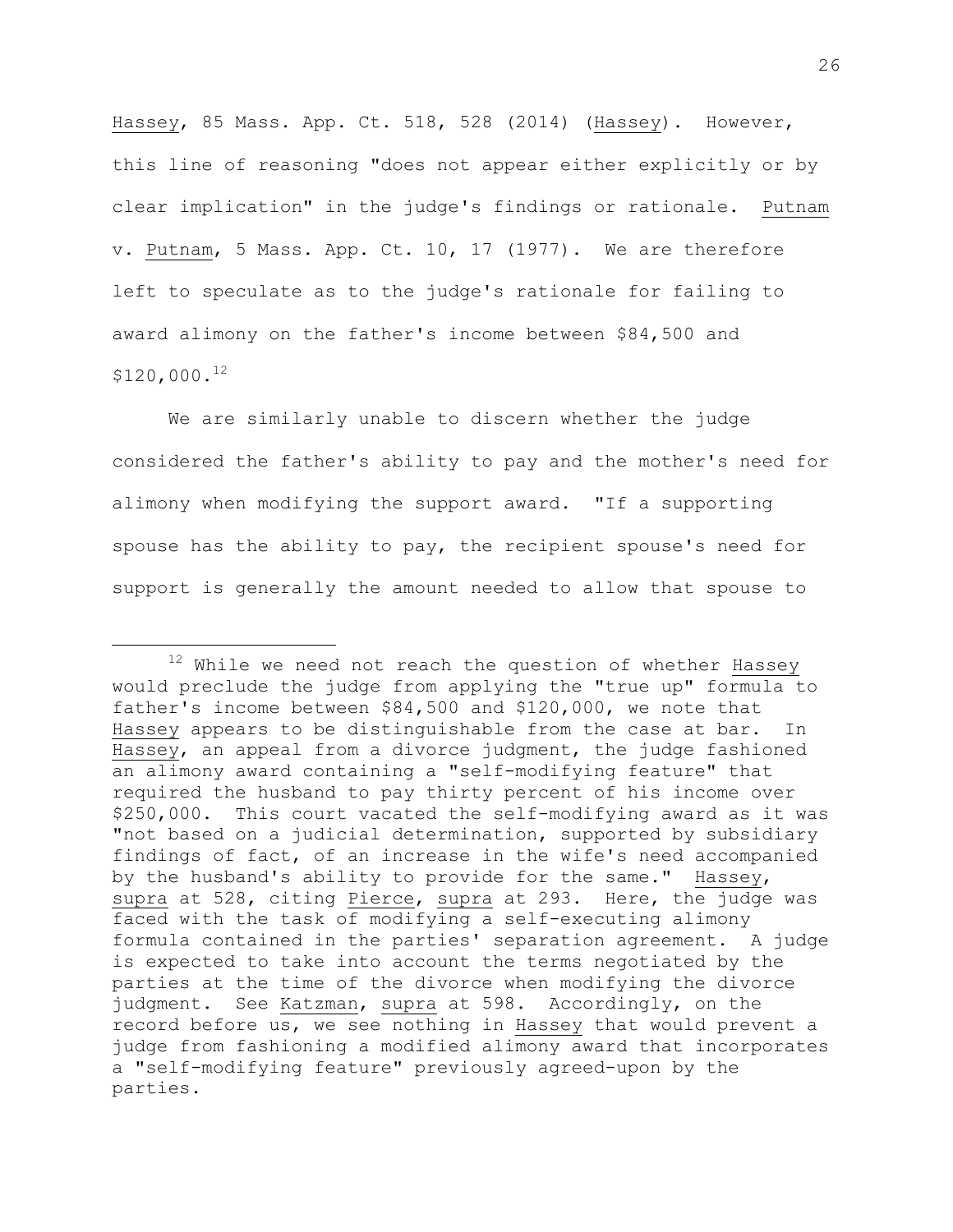maintain the lifestyle he or she enjoyed prior to termination of the marriage." Pierce, supra at 296. Here, while the judge indicated in her rationale that she had "adjusted" support "to fit the reality of the custody schedule and financial situations of the parties[,]" her findings regarding the parties' respective financial positions are extremely limited. The judge found the mother's sole source of income to be the support that she receives from the father. Both parties submitted detailed financial statements at trial indicating weekly expenses that substantially exceeded their respective incomes. However, the judge made virtually no findings as to whether those reported expenses were reasonable or even credible. $^{13}$  -Likewise, there was no mention in the judge's findings as to the parties' lifestyle during the marriage. On this record, it is impossible to determine whether the judge considered all of the relevant factors necessary to properly assess the mother's need for alimony and the father's ability to pay. See Greenberg v. Greenberg, 68 Mass. App. Ct. 344, 347 (2007), quoting from

i<br>L

<sup>&</sup>lt;sup>13</sup> Nearly all of the judge's findings regarding the parties' financial circumstances pertained to the father. The judge found that, at the time of the modification trial, the father paid \$1,030 per week toward the mortgage on his home in Auburndale, Massachusetts. The judge found that the mother lived in a rented home in Auburndale and that her parents had paid her rent through July, 2014. The judge further found that the father spent approximately \$350 per week on babysitters and \$338 per week on health insurance coverage for himself, the mother, and the child.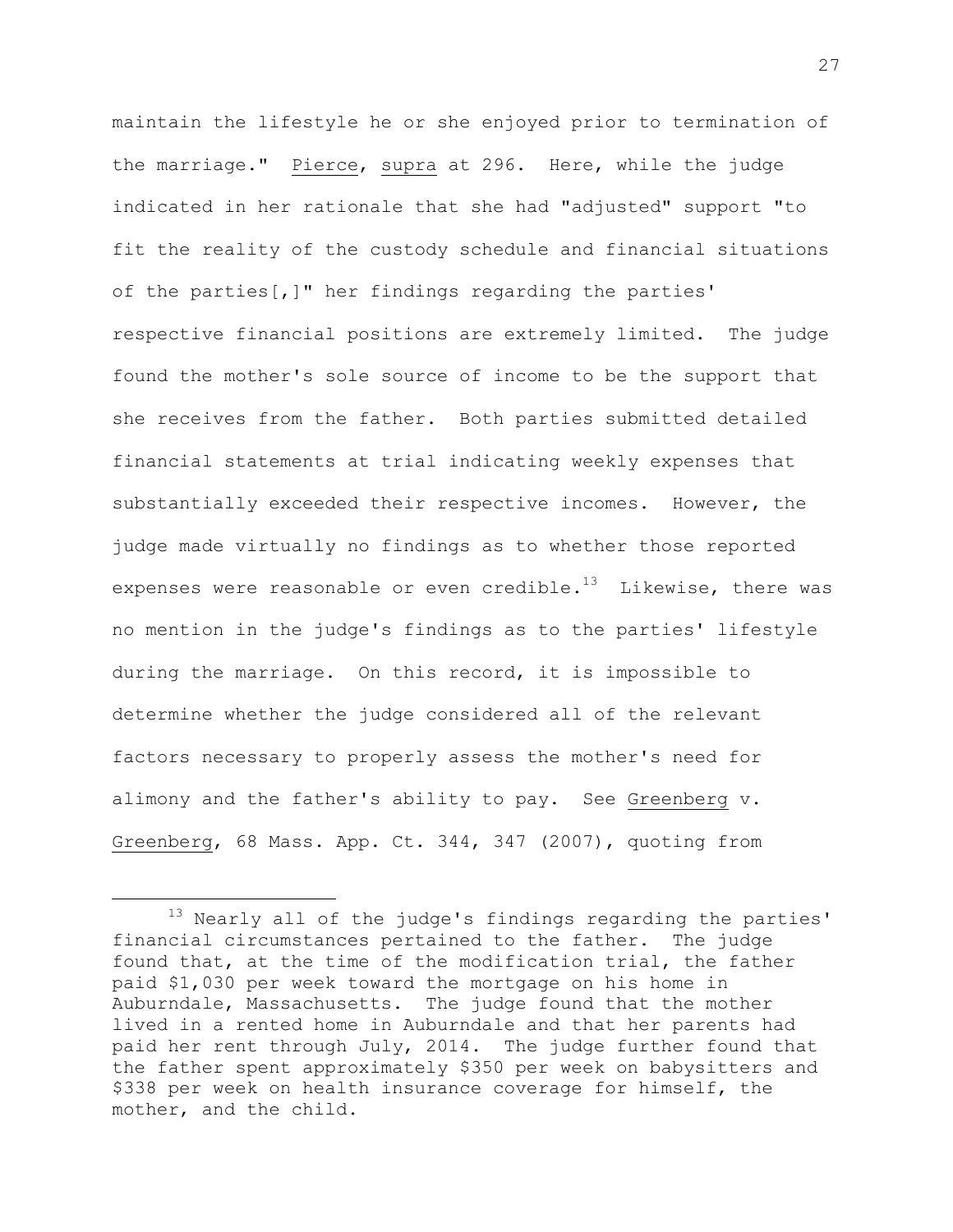Schuler v. Schuler, 382 Mass. 366, 375-376 (1981) (these factors include "'the financial status of the support provider, and the station in life of the respective parties,' as well as whether, on all of the economic circumstances, the obligor spouse has 'the present ability to pay the amounts required by the agreement and judgment'"). See also Adlakha v. Adlakha, 65 Mass. App. Ct. 860, 869 (2006) ("Without the benefit of the judge's fact finding regarding the [mother's] reasonable needs, we must speculate to discern the basis" for the alimony award). Accordingly, "the gaps in the judge's fact finding and analysis require a remand to resolve the questions concerning alimony . . . ." Id. at 871.

III. Conclusion. The portions of the July 22, 2014, modification judgment denying the father's removal request and reducing the father's support obligation are vacated, and the matter is remanded to the Probate and Family Court for further proceedings consistent with this opinion. In view of the length of time that has transpired since the trial, the judge may choose to consider taking additional evidence as to the parties' current circumstances. The judge should resolve the remanded issues as expeditiously as possible to avoid further delay in the conclusion of this case.